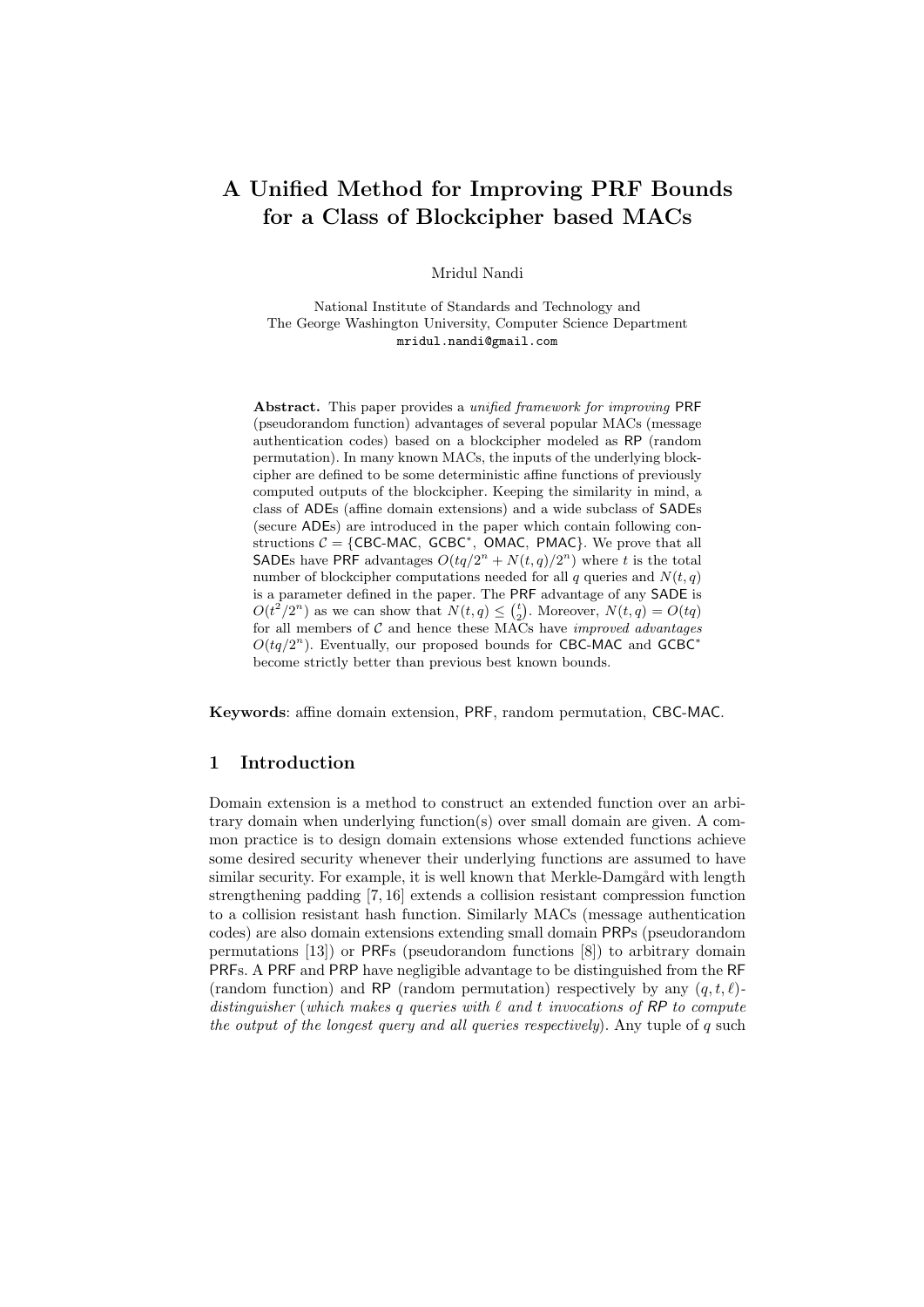queries or messages are also called  $(q, t)$ - or  $(q, t, \ell)$ -messages. In this paper we study MAC domain extensions based on a single blockcipher, modeled to be a RP on  $\{0,1\}^n$  (or the Galois field  $(\mathbb{F}_{2^n}, +, \cdot, 0, 1)$  treated equally in the paper).

### 1.1 Related Works: PRF Security Analysis of Known MACs

The basic and old domain extension method based on blockcipher is CBC[3] which was proven secure for prefix-free message spaces. Afterwards, many different variants of CBC are proven secure for arbitrary domains. In this paper we are mainly interested in the following domain extensions:  $C = \{CBC-MAC [5],$ OMAC [9], GCBC<sup>\*</sup> [19]<sup>1</sup>, PMAC [6]} and (directed acyclic graph) DAG-based PRFs [11, 20]. Our paper continues the following two lines of research which have been studied recently.

(1) Unifying Known Domain Extensions: In [11] a class of DAG based domain extensions (Jutla's class) was proposed where each non-singular DAG or a family of non-singular DAGs (see Definition 4) corresponds to a domain extension. Each node of a DAG represents blockcipher invocation with input as a message block xor-ed with previously computed blockcipher-outputs corresponding to the predecessor nodes. Even though the Jutla's class contains CBC, GCBC<sup>∗</sup> and others, it does not include those which encrypt a constant block (e.g. OMAC and PMAC encrypt the zero block 0). If we add a special node representing to the encryption of 0 then OMAC and PMAC can be included (as described in Nandi's class [20]).

(2)Finding Improved Bounds of PRF Advantages: The original PRF bound for the members of C and DAG-based constructions is about  $t^2/2^n$  (sometimes  $\ell^2 q^2/2^n$  [3–6, 9–11, 20, 22]. The improved bound  $\ell q^2/2^n$  for CBC-MAC was shown first time in [2]. Afterwards, similar or better improved bounds were shown for PMAC, OMAC  $[14, 15, 18]$  and others, e.g. EMAC  $[22, 23]$ , XCBC and TMAC [5, 12, 14] (see Table 1 for existing PRF bounds).

#### 1.2 Motivation and Our Results

(1) We Unify Many Known Domain Extensions. It is always worthwhile to unify similar objects and study them under one umbrella. It helps us to understand the basic proof nature and to come up with new efficient constructions. In this paper we consider a more general class, called ADEs (*affine domain exten*sions). It consists of all known domain extensions which invoke the underlying blockcipher  $\pi$  in a sequence such that inputs of  $\pi$  are determined from previous outputs via some affine functions. Moreover, the output of the domain extension is the last output of  $\pi$ .

<sup>1</sup> GCBC<sup>∗</sup> is one example of one-key GCBC [19], a general class of CBC-type constructions which can include any number of keys. For simplicity, we only consider a particular one-key GCBC<sup>∗</sup> which is eventually included in [11].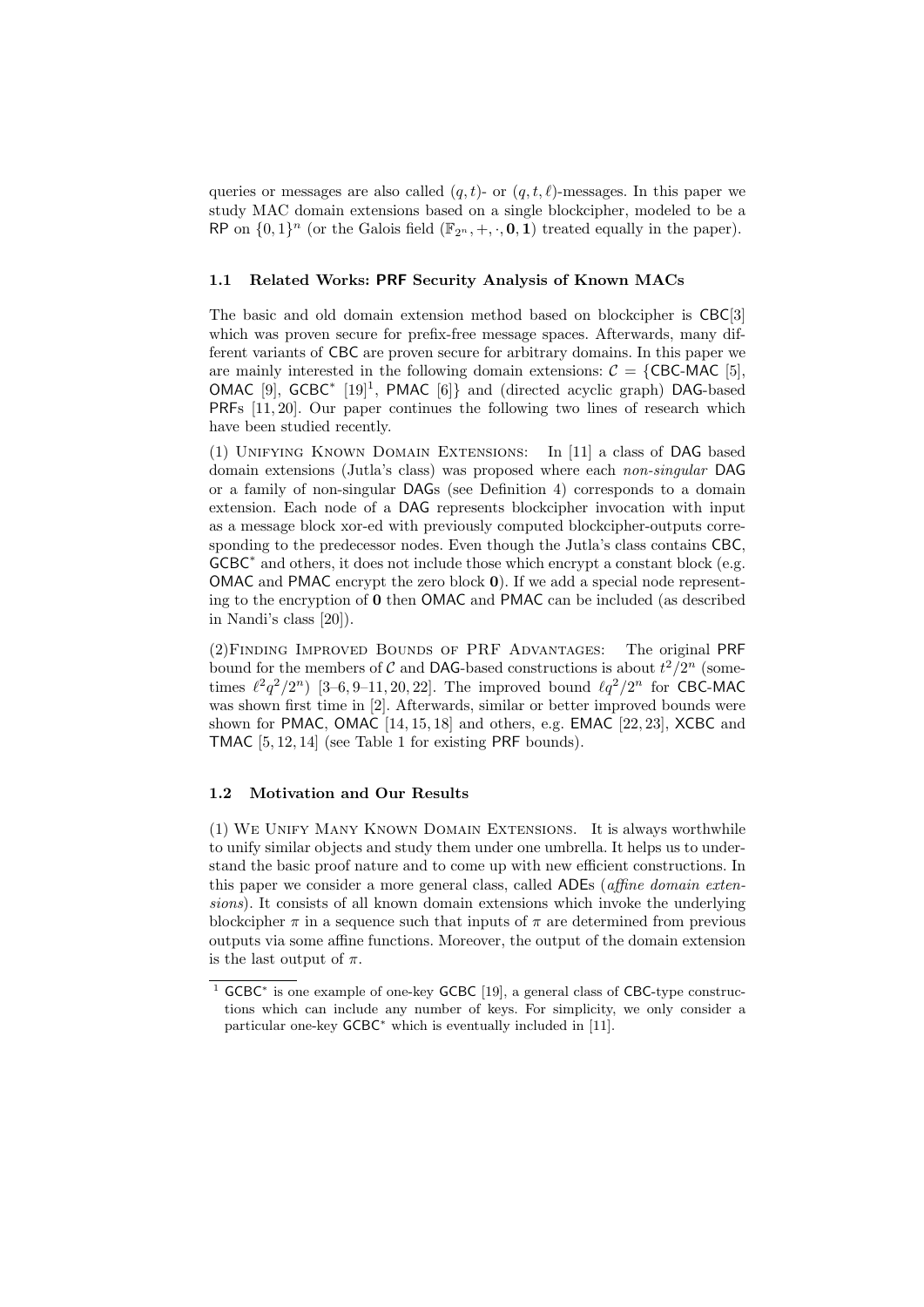Definition 1 (Affine Domain Extension or ADE). A domain extension  $D$ is called ADE over a message space M if for each message  $M \in \mathcal{M}$  there is a lower triangular matrix  $\mathbf{C} = ((c_{i,j}))_{1 \leq i \leq \ell}^{0 \leq j \leq \ell}$  (i.e.  $c_{i,j} = \mathbf{0}$ , for all  $i \leq j$ ) and  $\ell = \ell(M)$  such that

 $\mathcal{D}^{\pi}(M) = y(\ell), \ \forall \pi \in \mathbb{P}_n$  (the set of all permutations on  $\mathbb{F}_{2^n}$ )

where the i<sup>th</sup> intermediate output  $y(i) = \pi(x(i))$  and the i<sup>th</sup> intermediate input  $x(i) = c_{i,0} + \sum_{j=1}^{i-1} c_{i,j} \cdot y(j), \ 1 \leq i \leq \ell$ . The matrix **C** is called coefficient matrix  $corresponding to M.$ 

In Section 4, we identify a class of PRF secure domain extensions and call them SADE (secure affine domain extensions). It contains all modified nonsingular DAG-based PRFs (i.e. Nandi's class) and the members of  $C$ . In Theorem 2 we prove that CBC-MAC with prefix-free message space, OMAC, PAMC and GCBC<sup>∗</sup> are secure affine domain extensions. Non-secure ADE does not necessarily mean insecure constructions. We do not know any generic method to distinguish non-secure ADE. The other mentioned constructions such as EMAC, XCBC, TMAC, etc. do not directly fit into this class due to presence of one or more extra independent keys (auxiliary keys or/and blockcipher keys). They mostly have underlying CBC type structure. For example, the PRF security of EMAC can be reduced to collision probability of a ADE CBC-MAC [23]. Generalized CBC class or GCBC includes these constructions and they have been studied in [19]. This is beyond scope of our paper.

(2)We Find a PRF Bound for the Unified Class. Security analysis of all DAG-based constructions are based on the model that the underlying blockcipher is a random function and hence we can not go beyond  $t^2/2^n$  bound in the RPmodel of blockcipher due to the switching lemma [3] (switching from RF to RP costs  $t^2/2^n$ ). So we need to find a different method to obtain improved bounds. The proof idea of [2] for the CBC-MAC uses structure graph which is also not suitable for a general ADE.

We use equivalence relation which is more appropriate to describe collision patterns on inputs of the blockcipher  $\pi$  during the computation of a ADE outputs. Given any q messages  $M_1, \ldots, M_q$ , let  $t = \sum_{i=1}^q \ell_i$ ,  $\ell_i = \ell(M_i)$  and  $t_i = \sum_{j=1}^i \ell_i$ . We write all intermediate inputs  $x(1), \ldots, x(t)$  (also outputs  $y(1), \ldots, y(t)$ ) in the order of the computations of  $\mathcal{D}^{\pi}(M_1), \ldots, \mathcal{D}^{\pi}(M_q)$ . We call the function  $x^{\pi}$  or  $x : [1, t] \to \mathbb{F}_{2^n}$  intermediate input function associated with permutation  $\pi$  (and the messages  $M_1, \ldots, M_q$ ). Similarly we define *intermediate output function y* (or  $y^{\pi}$ ). Since intermediate inputs are eventually affine functions of intermediate outputs, there is a  $t \times (t+1)$  lower triangular matrix **A** (called *joint coefficient matrix*) such that  $\mathbf{A} \cdot \overline{\mathbf{y}} = \mathbf{x}$  where  $\overline{\mathbf{y}} = (1, y(1), \dots, y(t))$  and  $\mathbf{x} = (x(1), \dots, x(t))$ , called intermediate output and input vectors respectively.

**Definition 2 (Collision Relation).** To any permutation  $\pi$  and a tuple of q messages  $(M_1, ..., M_q)$  ∈  $\mathcal{M}^q$  we associate an equivalence relation  $\sim$  (called collision relation) on  $[1, t] := \{1, 2, ..., t\}$  where all colliding inputs of  $\pi$  during the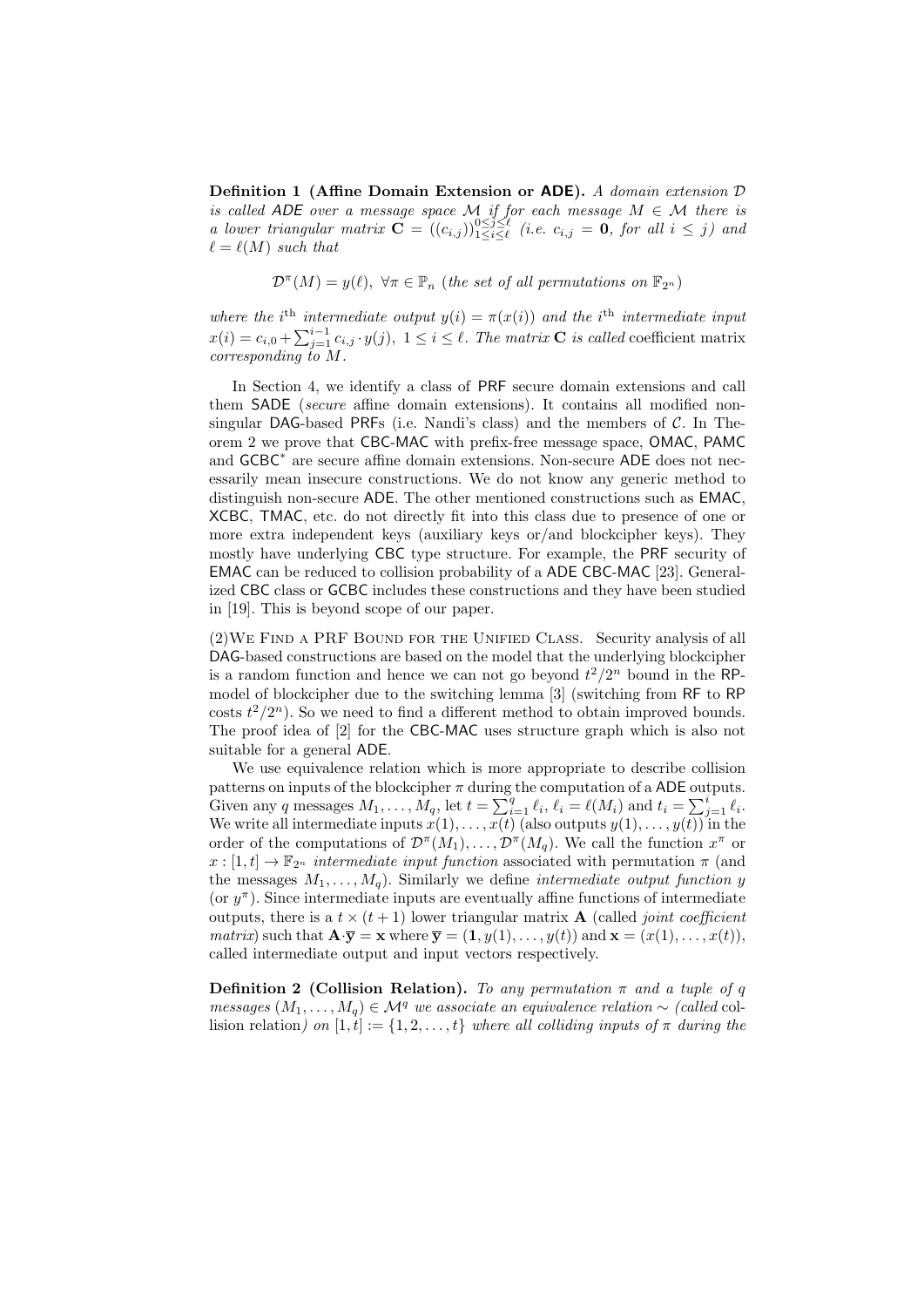computations of  $\mathcal{D}^{\pi}(M_1), \ldots, \mathcal{D}^{\pi}(M_q)$  represents the equivalence classes. More precisely,  $i \sim j$  if and only if  $x(i) = x(j)$  where  $x(1), \ldots, x(t)$  is the sequence of all inputs of  $\pi$  while computing outputs of  $M_1, \ldots, M_q$ .

Whenever we fix messages  $M_1, \ldots, M_q$  or understood from the context, we denote the collision relation by  $\sim^{\pi}$ . The collision relation characterizes that which intermediate inputs collide and which do not, independent of the actual values of inputs. There may be more than one permutation associating a collision relation. On the other hand, there may exist equivalence relations which are not collision relations for any permutation. We provide a characterization of collision relation in Lemma 2. We later see that some collisions on inputs (i.e.  $x(i) = x(j)$  for  $i \neq j$  are trivially derived from the previous occurred collisions (see Example 1). A set of accidents is the largest set of collisions which can not be derived from the other collisions only. All non-accident collisions are derived form the accidents. The set of accidents is very much analogous with a basis of a vector space<sup>2</sup> . A more formal definition of accidents in terms of basis of a vector space is given in Definition 3. Let

$$
N(t,q) = \max_{\substack{(q,t) - \text{messages} \\ (M_1, ..., M_q)}} \sum_{1 \le i < i' \le q} N(M_i, M_{i'})
$$

where  $N(M_i, M_{i'})$  is the number of collision relations  $\sim$  with one accident such that  $\mathcal{D}^{\pi}(M_i)$  or  $\mathcal{D}^{\pi}(M_{i'})$  collide with a different intermediate output. A precise definition is given in Section 6. In Theorem 3 we prove that for any SADE  $\mathcal{D}$ ,  $\mathbf{Adv}_{\mathcal{D}}^{\text{prf}}(q, t, \ell) \leq \frac{3qt + N(t,q)}{2^n}$  if  $\ell \leq 2^{n/3-1}$ . Moreover, in Theorem 4 we show that  $N(t,q) \leq {t \choose 2}$  and hence  $\mathbf{Adv}_{\mathcal{D}}^{\mathrm{prf}}(q,t,\ell) \leq \frac{t^2}{2^{n-2}}$ .

(3)We Find Improved PRF Bounds for CBC and GCBC<sup>∗</sup> . Because of Theorem 3, we only need to have a better estimation of  $N(t, q)$  for a given SADE. In Section 6, we show that  $N(t,q)$  is  $O(tq)$  for each member of C and hence we obtain the improved PRF bounds  $O(tq/2^n)$  for all members of C. In Theorem 5 we show that CBC with prefix-free message space, OMAC, GCBC<sup>\*</sup>, PMAC have PRF advantages  $O(tq/2^n)$ .

We do not know whether this upper bound holds for all secure affine domain extensions or not (this would be a challenging future work). Our improved bounds (see Table 1 for comparison) are better than some of the previously known best bounds, namely  $\ell q^2/2^n$  for CBC-MAC[2], and  $t^2/2^n$  for GCBC<sup>\*</sup>[19]. Note that the bound  $\ell q^2/2^n$  can be worse compare to  $tq/2^n$  or even  $t^2/2^n$  if the query sizes are scattered enough. For example, when  $\ell = q = t/2 = 2^{n/3}$  (this can happen if one message has  $\ell$  blocks and all other messages have only one or two blocks) then  $\ell q^2/2^n = 1$  and hence no security is guaranteed with  $\ell q^2/2^n$ bound. On the other hand,  $2qt/2^n = 4t^2/2^n = 2^{n/3}$  are negligible. So proving  $t^2/2^n$  or  $tq/2^n$  bound still guarantee the security.

<sup>&</sup>lt;sup>2</sup> In fact, it is defined via a basis or *generator* of a set of vectors  $V_{eq}$  defined in Section 3.1 (also see Section 3.2).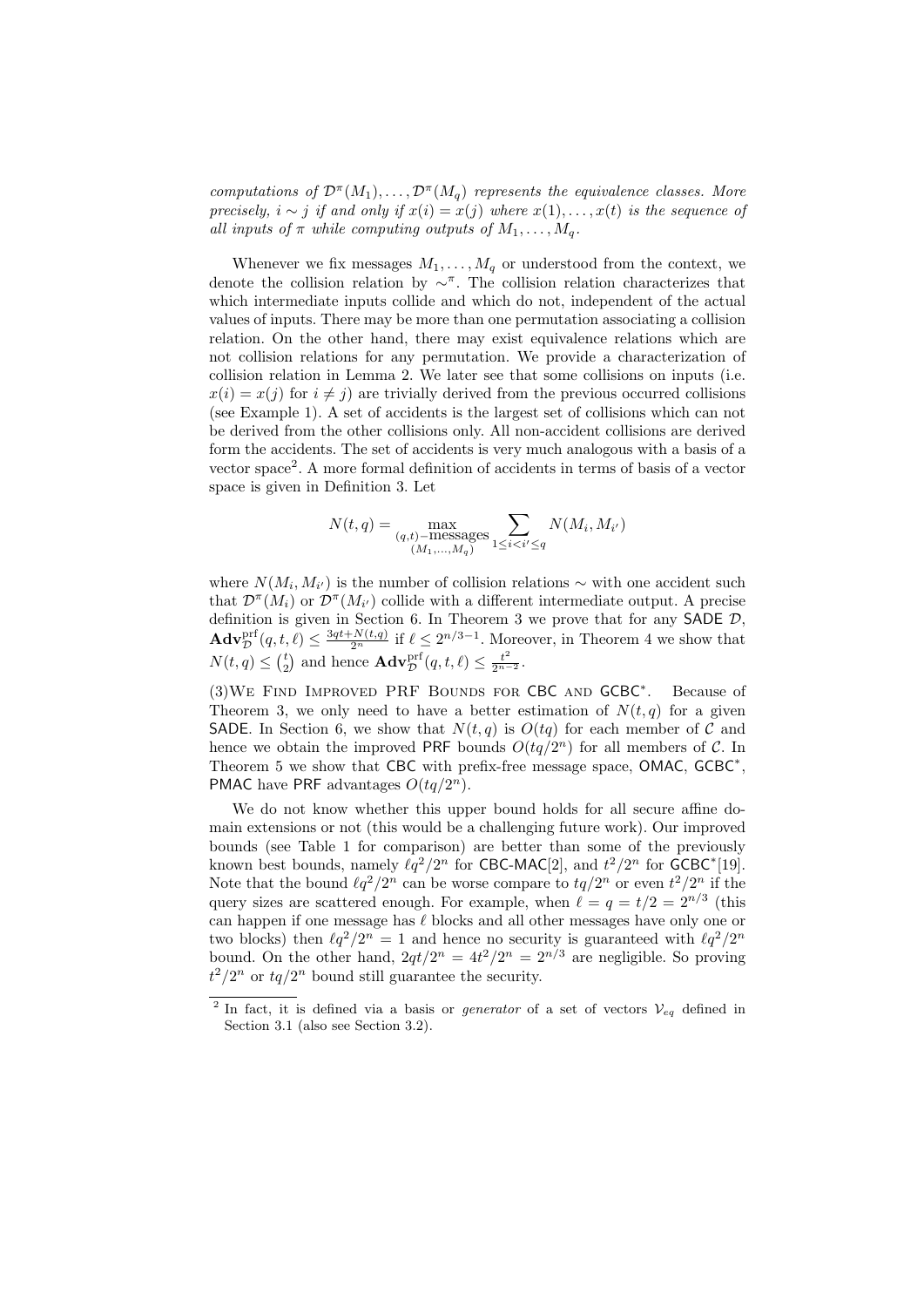| Name of PRF            | Our PRF bounds                              | Best Known Bounds Other Bounds      |                                 |
|------------------------|---------------------------------------------|-------------------------------------|---------------------------------|
| CBC-MAC <sup>[3]</sup> | 11tq<br>(R1)<br>2n                          | $20\ell q^2$<br>$[2]$<br>(R1)<br>2n | [4, 20]<br>$\overline{2^n}$     |
| PMAC <sup>[6]</sup>    | $\overline{5t}q$<br>(R1)<br>2n              | 5tq<br>$[15]$<br>$\overline{2n}$    | $10\ell q^2$<br>$[14]$<br>$2^n$ |
| OMAC <sup>[9]</sup>    | 9tq<br>(R1)<br>$\mathfrak{D}n$              | 5tq<br>$(R1)$ [18]<br>2n            | $3.5t^2$<br>[10]<br>2n          |
| <b>GCBC*</b> [19]      | 11tq<br>(R1)<br>2n                          | $4t^2$<br>$[19]$                    |                                 |
| DAG-based $[11, 20]$   | $\overline{2n-2}$                           | $rac{1}{2^n}$ [11, 20]              |                                 |
| SADE [this paper]      | 3tq<br>t, q<br>(R1)<br>$\frac{1}{2n}$<br>2n |                                     |                                 |

**Table 1.** PRF bounds for  $(q, t, \ell)$ -distinguishers. R1:  $\ell < 2^{n/3-1}$ .

### 2 Preliminaries

We follow the notations described in introduction throughout the paper. We write  $\mathbf{P}(m,r) = m(m-1)\cdots(m-r+1)$ . We denote  $(i, j)$ <sup>th</sup> entry and  $i$ <sup>th</sup> row of an  $s \times (s + 1)$ -matrix **A** by  $a_{i,j}$  and  $\mathbf{A}_i$  respectively,  $1 \leq i \leq s, 0 \leq j \leq s$ .

The domain and range of a function  $g: J \to \mathbb{F}_{2^n}$  are J and  $g(J) := \{g(j) :$  $j \in J$  respectively and denoted by  $D(g)$  and  $R(g)$  respectively. If  $J' \subseteq J$  then  $g(J')$  is the range of  $g|_{J'}$  restricted on the domain J'. We denote the functions having domain  $[1, t] := \{1, 2, \ldots, t\}$  (index-set) by  $x, y, f, g$  etc.

The equivalence class containing  $i$  is  $[[i]]$  and the minimum element of the class is called leader. The set of all leaders is denoted by  $Ld(\sim) := \{i_1, \ldots, i_s\}.$ For any function  $g: J \to \mathbb{F}_{2^n}$ , the induced equivalence relation ∼<sup>g</sup> is defined as  $i \sim g$  j if and only if  $g(i) = g(j)$ .<sup>3</sup> Two function f and g of same domain are said to be equality-matching if  $\sim^f=\sim^g$  and we denote it by  $f \triangleq g$ .

#### 2.1 Decorrelation Theorem

We state a useful result (Lemma 22 of [26]) for PRF security analysis (the result is also applicable for (strong) pseudorandom permutation [24], pseudo online cipher [20], etc.) and we call it Decorrelation Theorem. The main idea of the theorem was described as Patarin's "coefficient H-techniques" [21] (according to Vaudenay [26, 25]). Different generalized versions of the theorem are stated in [4, 20]. For a deterministic adaptive distinguisher, the queries and the number of blocks of queries may be dependent random variables. The decorrelation theorem gets rid of the correlation and reduces PRF security analysis of  $D$  to show that the q-decorrelation probability  $\mu_{\mathbf{M},\mathbf{w}} := \Pr[\mathcal{D}^{\Pi}(M_1) = w_1, \ldots, \mathcal{D}^{\Pi}(M_q) = w_q$ :  $\Pi \stackrel{*}{\leftarrow} \mathbb{P}_n$  is very close to  $\frac{1}{2^{nq}}$  (equals to q-decorrelation probability for RF on  $\mathbb{F}_{2^n}$ ) where  $\mathbf{M} = (M_1, \ldots, M_q) \in \mathcal{M}^q$  and  $\mathbf{w} = (w_1, \ldots, w_q) \in \mathbb{F}_{2^n}^q$  two qtuples of distinct elements. We call such M and w coordinate-wise distinct. A

<sup>&</sup>lt;sup>3</sup> We distinguish the notation  $\sim^g$  (induced relation from a function) and  $\sim^{\pi}$  (collision relation associated with a permutation  $\pi$ ) as g is a function and  $\pi$  is a permutation.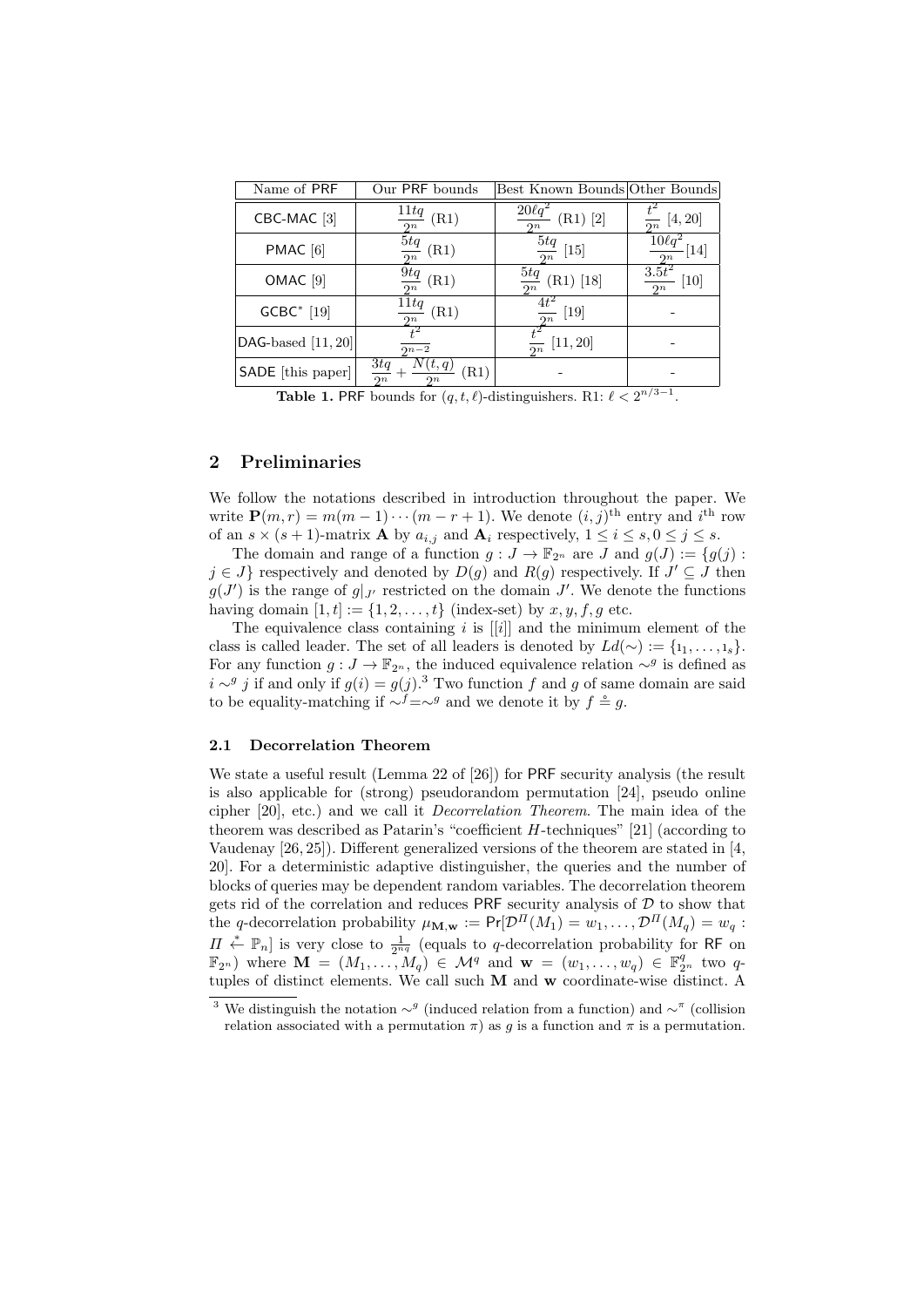big advantage in the computation of  $\mu_{\mathbf{M},\mathbf{w}}$  is that the source of randomness is only from the uniform distribution of  $\Pi$  over  $\mathbb{P}_n$  which we denote by  $\Pi \stackrel{*}{\leftarrow} \mathbb{P}_n$ . We write the set  $\{w_1, \ldots, w_n\}$  by W. The distinguishing advantage of a domain extension  $\mathcal D$  over a message space  $\mathcal M$  based on a random permutation  $\Pi$  is defined as follows:

$$
\mathbf{Adv}_{\mathcal{D}^{\Pi}}^{\text{prf}}(\mathcal{A}) = \text{Pr}[\mathcal{A}^{\text{RF}} = 1] - \text{Pr}[\mathcal{A}^{\mathcal{D}^{\Pi}} = 1], \text{ and}
$$

$$
\mathbf{Adv}_{\mathcal{D}^{\Pi}}^{\text{prf}}(q, t, \ell) = \max_{\mathcal{A}} \mathbf{Adv}_{\mathcal{D}^{\Pi}}^{\text{prf}}(\mathcal{A})
$$

where the maximum is taken over all  $(q, t, \ell)$ -distinguishers.

#### Theorem 1. Decorrelation Theorem (Lemma 22 of [26])

Let q, t and  $\ell$  be fixed integers,  $\epsilon$  be some positive real number (may depend on  $(q, t, \ell)$  and  $\mathcal{D}^{\pi} : \mathcal{M} \to \mathbb{F}_{2^n}$  be a domain extension,  $\pi \in \mathbb{P}_n$  such that  $\mu_{\mathbf{M}, \mathbf{w}} \geq$  $(1 - \epsilon) \times 2^{-nq}$  for all coordinate-wise distinct **M**, **w** with  $\sum_{i=1}^{q} \ell(M_i) \leq t$  and  $\max_i \ell(M_i) \leq \ell$ . Then  $\mathbf{Adv}_{\mathcal{D}^{\text{IT}}_{\mathcal{D}}}(q, t, \ell) \leq \epsilon + \frac{q(q-1)}{2^{n+1}}$ .

The intuitive reason why it works for bounding PRF advantage is the following: Any adaptive distinguisher eventually makes decision based on all queries and responses. So if for any possible set of queries, the responses of  $\mathcal D$  is almost uniformly random then no adaptive distinguisher can distinguish it from a random function with non-negligible probability. The proof of the above theorem is given in the Appendix. Security analysis of PRF base on any blockcipher  $E_K$  is same if we incorporate the PRP advantage of the  $E_K$  by using the well known hybrid argument technique. By using hybrid technique it is well known that  $\mathbf{Adv}_{\mathcal{D}^{E_{K}}}^{\mathrm{prf}}(q,t,\ell) \leq \mathbf{Adv}_{\mathcal{D}^{H}}^{\mathrm{prf}}(q,t,\ell) + \mathbf{Adv}_{E_{K}}^{\mathrm{prp}}(t).$ 

# 3 Results on Intermediate Input, Output functions and Collision Relations

From now onwards we fix an affine domain extension  $\mathcal D$  (see Definition 1) and q distinct messages  $M_1, \ldots, M_q, q \geq 1$ . Let  $\mathbf{A}_{t \times (t+1)} = ((a_{i,j}))$  be its joint coefficient matrix (see Section 1). Note that when  $q = 1$  the joint coefficient matrix is nothing but the coefficient matrix. We denote the  $i<sup>th</sup>$  row of the matrix by  $A_i$ . Recall that to any permutation  $\pi$ , we associate an intermediate input function x (or  $x^{\pi}$ ) and output function y (or  $y^{\pi}$ ), respectively where  $x(i)$  $\sum_{j=0}^{i-1} a_{i,j} \cdot y(j)$  (denoted by  $y \rightarrow x$ ) and  $\pi(x(i)) = y(i)$ ,  $\forall i$ .

#### 3.1 Intermediate Output Function and Collision Relation

An intermediate output function  $y$  can be associated with more than one permutations, e.g.  $y^{\pi_1} = \cdots = y^{\pi_r}$  for some permutations  $\pi_1, \ldots, \pi_r$ . Let  $\mathbb{P}_n[y]$  denote the set of all permutations with y as an output function. In other words,  $\mathbb{P}_n[y]$  is the collection of all permutations so that the computation of  $\mathcal{D}^{\pi}(M_1), \ldots, \mathcal{D}^{\pi}(M_q)$ gives exactly the same sequence of intermediate inputs and outputs namely  $x(1)$ ,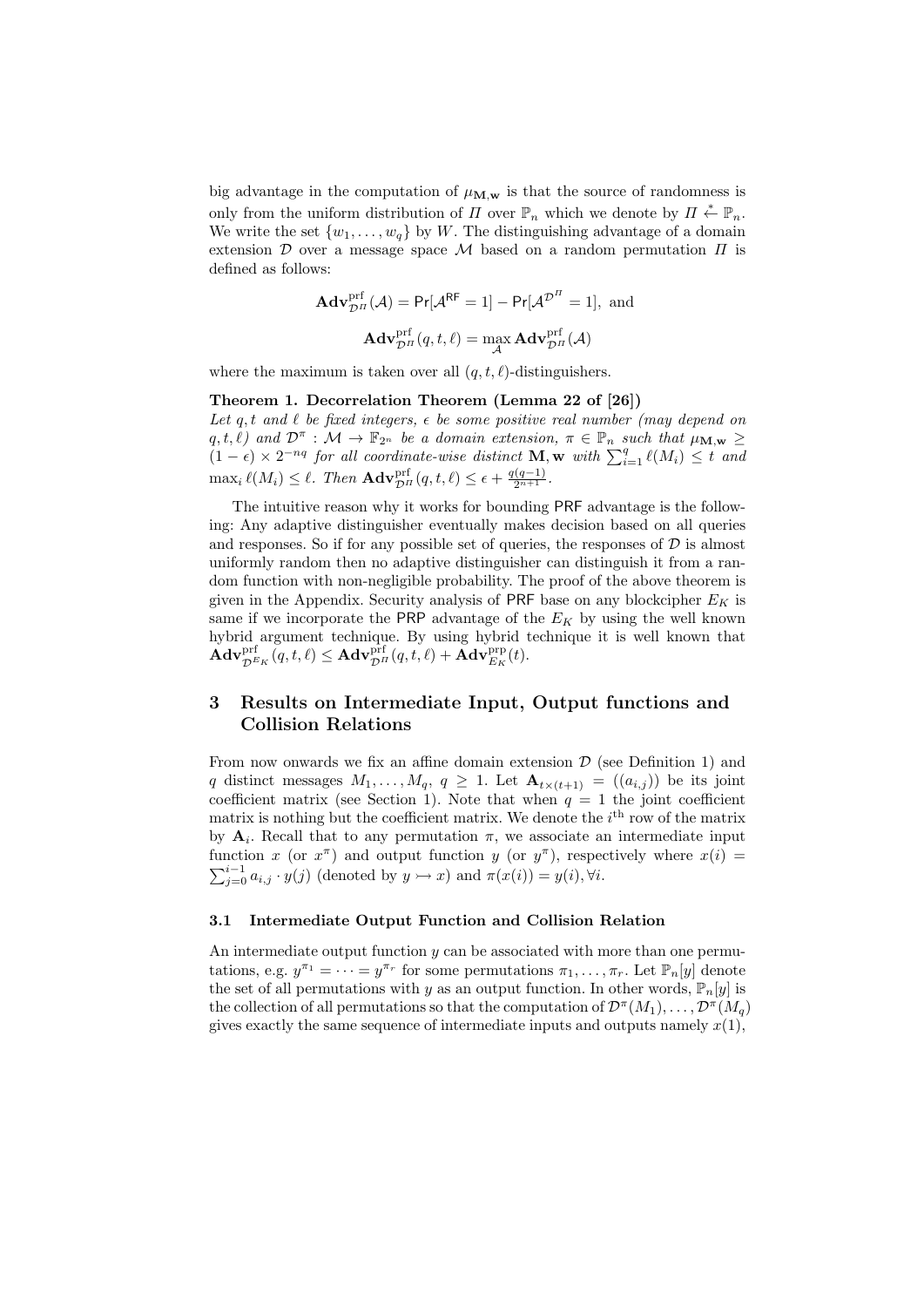$y(1), \ldots, x(t), y(t)$ . Clearly, all these permutations have to agree on the sets of all intermediate inputs as  $\pi(x(i)) = y(i), \forall i, \forall \pi \in \mathbb{P}_n[y]$ . We denote the number of distinct elements of  $x(i)$ 's (or  $y(i)$ 's) by s. Hence  $\#\mathbb{P}_n[y] = (2^n - s)!$  whenever y is an output function. Recall that  $x \triangleq y$  if  $x(i) = x(j) \Leftrightarrow y(i) = y(j)$  (i.e. the collision patterns of  $x$  and  $y$  are the same) which is a necessary condition for intermediate input and output functions. So a function  $y : [1, t] \to \mathbb{F}_{2^n}$  is not an intermediate output function if  $x \not\cong y$  where  $y \rightarrow x$ .

Lemma 1. (characterization of an intermediate output function). A function  $y : [1, t] \to \mathbb{F}_{2^n}$  is an intermediate output function if and only if  $y \triangleq x$ where  $y \rightarrow x$  and in this case  $\#\mathbb{P}_n[y] = (2^n - s)!$ .

We recall that a collision relation is the equivalence relation capturing the collision pattern of  $x^{\pi}$  (and equivalently  $y^{\pi}$ ) associated with  $\pi$  (see Definition 2). We have already characterized intermediate output function in Lemma 1. In this section we provide a characterization of collision relations since all equivalence relations on [1, t] are not necessarily collision relations. For any  $(t+1)$ -vector  $\mathbf{v} =$  $(v_0, v_1, \ldots, v_t) \in \mathbb{F}_{2^n}^{t+1}$  and any arbitrary equivalence relation  $\sim$  we define a  $\sim$ reduced vector  $\mathbf{v}^{\sim} = (v_0, v_1^{\sim}, \dots, v_t^{\sim})$  where  $v_i^{\sim} = \sum_{j \in [[i]]} v_j$ , if  $i \in Ld(\sim)$ , o.w.  $v_i^{\sim} = 0$ . We mainly consider the ∼-reduced vectors for all row vectors  $\mathbf{A}_i$ 's of the joint coefficient matrix **A**. If  $\overline{y} = (1, y(1), \ldots, y(t))$  for an intermediate output function inducing a collision relation  $\sim = \sim^y$  then  $(\mathbf{A}^{\sim}_i - \mathbf{A}^{\sim}_j) \cdot \overline{\mathbf{y}} = x(i) - x(j) = \mathbf{0}$ if and only if  $i \sim j$ . So we also define the following sets of  $(t + 1)$ -vectors.

1.  $\mathcal{V}_{eq} := {\mathbf{A}_{i}^{\sim} - \mathbf{A}_{j}^{\sim} : i \sim j},$  $2.~\mathcal{V}_{neq}:=\{\mathbf{A}^{\sim}_{i}-\check{\mathbf{A}}^{\sim}_{j}: i\not\sim j\}.$ 

Thus,  $\forall \mathbf{v} \in \mathcal{V}_{eq}, \mathbf{v} \cdot \overline{\mathbf{y}} = \mathbf{0}$ . Similarly,  $\forall \mathbf{v} \in \mathcal{V}_{neq}, \mathbf{v} \cdot \overline{\mathbf{y}} \neq \mathbf{0}$ . Let  $\mathbf{e}_k \in \mathbb{F}_{2^n}^{t+1}$ <br>be the  $(t+1)$ -vector whose  $k^{\text{th}}$  entry is 1 and all others are  $\mathbf{0}, 0 \leq$  $(\mathbf{e}_i - \mathbf{e}_j) \cdot \overline{\mathbf{y}} = y(i) - y(j) \neq \mathbf{0}$  whenever  $i \nsim j$ . Also,  $\mathbf{e}_0 \cdot \overline{\mathbf{y}} = \mathbf{1} \neq \mathbf{0}$ . So we define the following two sets of vectors:

$$
\mathcal{V}_{neq}^* := \mathcal{V}_{neq} \cup \{ \mathbf{e}_i - \mathbf{e}_j : i \not\sim j \}, \mathcal{V}_{neq}^{**} := \mathcal{V}_{neq}^* \cup \{ \mathbf{e}_0 \}.
$$

We have  $\forall v \in \mathcal{V}_{neg}^{**}$ ,  $v \cdot \overline{y} \neq 0$ . In summary, intermediate output vector  $\overline{y}$  is in the null space of the set of vectors  $V_{eq}$  and not in the null space of  $\mathcal{V}_{neq}^{**}$ . So clearly a necessary condition for a collision relation is that the vectors of  $\mathcal{V}_{neg}^{**}$  is not in the span of  $V_{eq}$ . This necessary condition is also a sufficient condition as described in the following lemma. We provide an estimate of the size of the set  $\mathbb{P}_n[\sim] = {\pi : \sim \pi = \sim}$ , the set of all permutations associating the collision relation  $\sim$  (a similar definition is given for  $\mathbb{P}_n[y]$  and we distinguish this two notation by the argument y which is a function, and  $\sim$  which is an equivalence relation). We use the well known result regarding the number of solutions of a system of linear equations.

Lemma 2 (Characterization of Collision Relation). Let  $\sim$  be a collision relation then there exists  $y : [1, t] \to \mathbb{F}_{2^n}$  such that

*N1*:  $v_0 + \sum_{j=1}^t v_j \cdot y(j) = 0$  for all  $(v_0, v_1, \dots, v_t) \in V_{eq}$ ,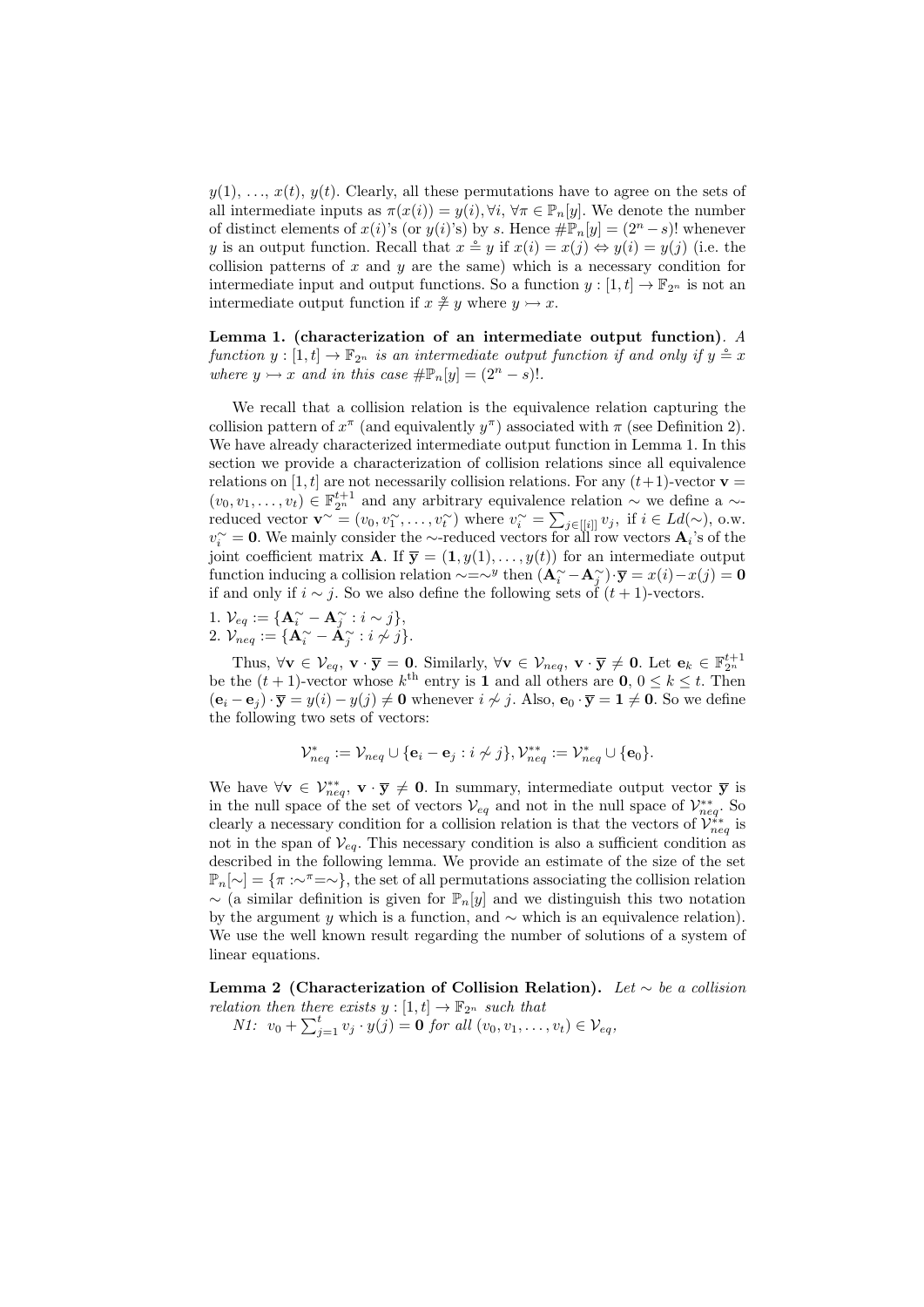*N2*:  $v_0 + \sum_{j=1}^t v_j \cdot y(j) \neq 0$  for all  $(v_0, v_1, \ldots, v_t) \in V_{neg}^{**}$ . Hence, a necessary condition for a collision relation is that each vector of  $\mathcal{V}_{neq}^{**}$ is linearly independent with  $\mathcal{V}_{eq}$ . Conversely, if  $\mathcal{V}_{neg}^{**}$  is linearly independent with  $V_{eq}$  (i.e.  $\sim$  satisfies the above necessary condition) then

$$
(2^n-s)! \times 2^{n(s-a)} \times (1-\frac{\# \mathcal{V}^*_{neq}}{2^n}) \leq \# \mathbb{P}_n[\sim] \leq (2^n-s)! \times \mathbf{P}(2^n,s-a)
$$

where  $s = #Ld(\sim)$  and  $a = acc(\sim) := rank(V_{eq})$  (the number of accidents). Hence  $\sim$  is a collision relation if  $\#\mathcal{V}_{neq}^* < 2^n$ .

The proof of the lemma is given in the full version of the paper [17]. We provide a sketch of the proof. It is easy to see that if both N1 and N2 are true for some function y then  $y \triangleq x$  for  $y \rightarrow x$  and hence y is an intermediate output function. From Lemma 1 we know that the number of permutations associated to each such intermediate output function is  $(2^{n} - s)!$  where s is the number of equivalence classes of ∼. It remains to estimate the number of intermediate output functions inducing the collision relation ∼. By using the well known result regarding the number of solutions of the system of linear equations, we know that the number of vectors satisfying N1 is exactly  $2^{n(s-a)}$ . If we restrict the solutions such that  $y(i) \neq y(j)$  whenever  $i \nsim j$  then the number of solutions is at most  $\mathbf{P}(2^n, s - a)$ . So  $\#\mathbb{P}_n[\sim] \leq (2^n - s)! \times \mathbf{P}(2^n, s - a)$ . To obtain the lower bound, note that any vector  $v \in \mathcal{V}_{neq}^{**}$  is linearly independent with  $\mathcal{V}_{eq}$  and hence the rank of  $V_{eq} \cup \{v\}$  is  $(a + 1)$ . If we remove all solutions satisfying N1 and  $v \cdot y = 0$  for each  $v \in \mathcal{V}_{neg}^{**}$ , from the set of solutions of N1 then it gives the set of all solutions satisfying  $\dot{N}1$  and N2. So we have the lower bound.

Corollary 1.  $Pr[\sim_H = \sim] \leq \frac{1}{P(2^n - s + a, a)}$  where  $a = acc(\sim)$ .

#### 3.2 Generator and Number of Accidents of a Collision Relation

So far we have defined intermediate input function  $x^{\pi}$ , output function  $y^{\pi}$  and a collision relation  $\sim^{\pi}$  associated with any permutation π. Now we see that not all collisions (i.e.  $x(i) = x(i), i \neq i$ ) are unexpected. That means there is a set of collision pairs which imply all other collisions independent of the underlying permutation. Generator is a set representing the minimum such set and the number of such collisions are called accident (which is eventually the rank of  $V_{eq}$ , the size of a basis of  $V_{eq}$ ). There can be more than one basis. We choose a special basis in a particular manner so that it uniquely determines the collision relation.

**Definition 3.** The generator Gen := Gen( $\sim$ ) =  $((i_1, j_1), \ldots, (i_a, j_a))$  of a re*lation*  $∼$  corresponds to a maximal linearly independent set of vectors (basis)  $\mathcal{B}:=\{\mathbf{A}_{i_1}-\mathbf{A}_{j_1},\ldots,\mathbf{A}_{i_a}-\mathbf{A}_{j_a}\}$  of  $\mathcal{V}_{eq}$  where the pairs of indices  $(i_k,j_k)$ 's are chosen as smallest as possible w.r.t. the dictionary order  $\prec$  on  $[1,t]^{(2)} := \{(i,j) :$  $i > j$ .<sup>4</sup> The number of accident is defined as  $a = \textsf{acc}(\sim) := \text{rank}(\mathcal{V}_{eq})$ .

 $(1, j) \prec (i', j')$  if and only if either  $i < i'$  or  $i = i', j < j'$ . The notation  $(i, j) \preceq (i', j')$ means either  $(i, j) \prec (i', j')$  or  $(i, j) = (i', j')$ . Whenever we denote  $i \sim j$  we mean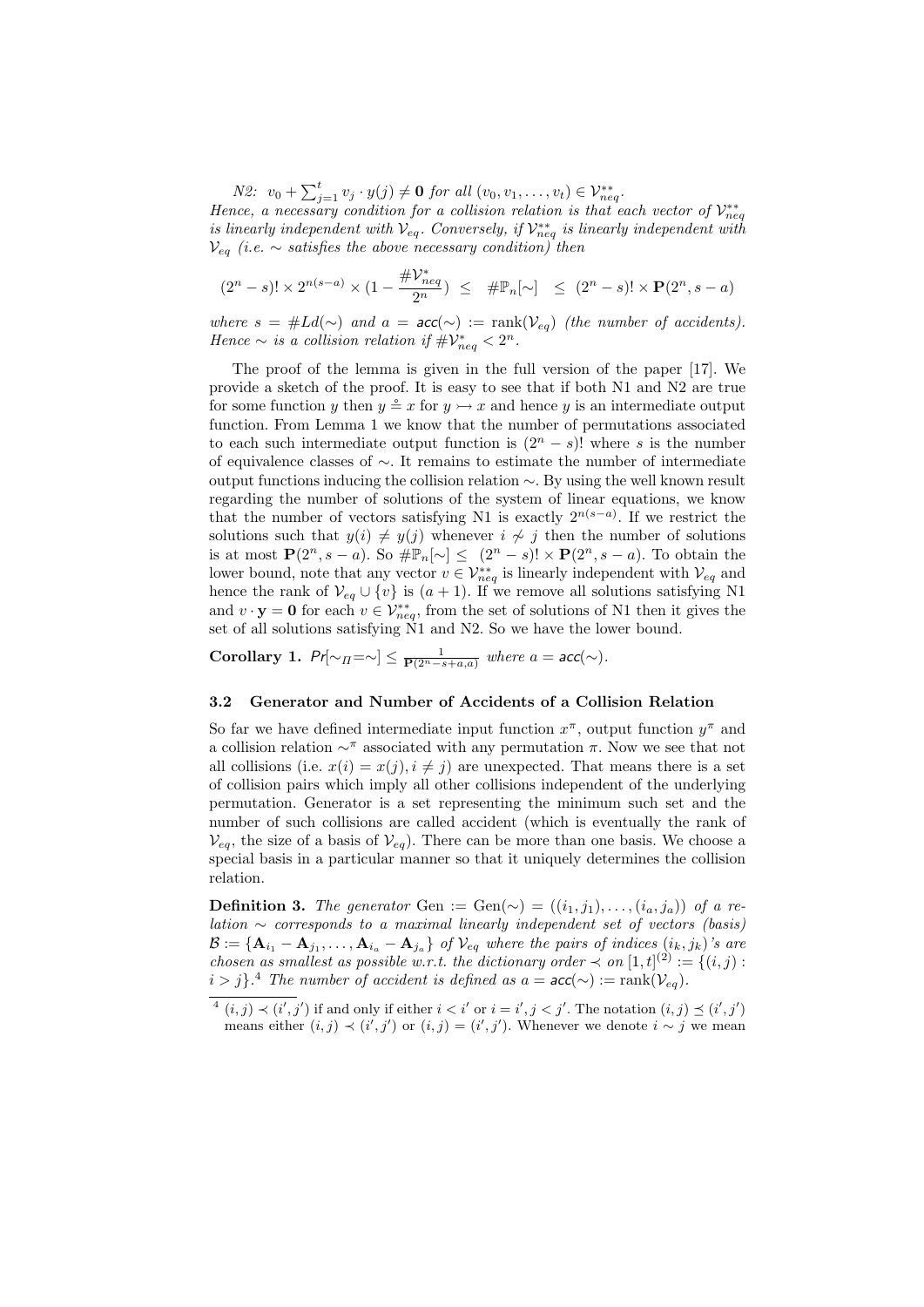Note that the number of accidents a, and the generator Gen defined above must be unique which can be defined recursively as follows. The pair  $(i_k, j_k)$  is the smallest related pair  $(i, j)$  larger than  $(i_{k-1}, j_{k-1})$  such that  $(\mathbf{A}_{i}^{\sim} - \mathbf{A}_{j}^{\sim})$  is not linearly independent with  ${ {\bf A}^{\sim}_{i_c} - {\bf A}^{\sim}_{j_c} : c < k }$ . So a relation  $\sim$  uniquely determines the generator Gen( $\sim$ ). Now we state that the converse is also true, i.e. a generator uniquely determines a relation. The proof is given in [17]. From now onwards, all missing proofs of our paper are given in [17].

**Lemma 3.** Any relation  $\sim$  satisfying the necessary condition of Lemma 2 is uniquely determined by its generator Gen( $\sim$ ). Hence the number of collision relations with a accident is at most  $\binom{t}{2}^a$ .

Corollary 2.  $Pr[acc(\sim_{\Pi}) \geq 2 : \Pi \stackrel{*}{\leftarrow} \mathbb{P}_n] \leq \frac{t^2}{2^n}$  if  $t < 2^{n/2-1}$ .

Remark 1. The generator of a collision relation actually represents the set of all unexpected collisions. Each unexpected collision can occur with probability roughly about  $1/2^n$  and these are independent to each other (Corollary 2). All other collisions present in the collision relation are implied from these. For example, CBC can have intermediate collisions for two messages if the messages have common prefix. We see the following example where there are are three collisions among which two of these are unexpected and the third collision can be derived from these two.

Example 1. This is an example considered for CBC in [2]. Now we revisit it in our joint coefficient matrix notations. Let  $M = (\alpha_1, \alpha_2, \alpha_3)$  and  $M' = (\alpha'_1, \alpha'_2, \alpha'_3)$ such that  $\alpha_1 \oplus \alpha_3 = \alpha'_1 \oplus \alpha'_3$ . Now, consider a relation  $\sim = \{\{1, 6\}, \{2, 5\}, \{3, 4\}\}.$ Thus,  $Ld(\sim) = \{1, 2, 3\}$ . The coefficient matrix  $\mathbf{A} = \mathbf{A}^{M,M'}$  of CBC and the reduced matrix A<sup>∼</sup> are computed below:

| $\mathbf{A}^{M,M'}$ | $^{'}\alpha_1^{}$ 0 0 0 0 0 0                                                                            |  | $^{'}\alpha_1$ 0 0 0 0 0 0 $\backslash$                                            |
|---------------------|----------------------------------------------------------------------------------------------------------|--|------------------------------------------------------------------------------------|
|                     | $\alpha_2$ 100000                                                                                        |  | $\alpha_2$ 100000                                                                  |
|                     | $\begin{array}{c} \alpha_3 \ 0 \ 1 \ 0 \ 0 \ 0 \ 0 \\ \alpha'_1 \ 0 \ 0 \ 0 \ 0 \ 0 \ 0 \ 0 \end{array}$ |  | $\alpha_3 \; 0 \; 1 \; 0 \; 0 \; 0 \; 0 \ \alpha'_1 \; 0 \; 0 \; 0 \; 0 \; 0 \; 0$ |
|                     |                                                                                                          |  |                                                                                    |
|                     | $\alpha'_2$ 0 0 0 1 0 0                                                                                  |  | $\alpha'_2$ 001000                                                                 |
|                     | $\alpha'_3$ 000010                                                                                       |  | $\alpha'_3$ 0 1 0 0 0 0 /                                                          |

Note that  $\mathbf{A}_{1}^{\sim} + \mathbf{A}_{6}^{\sim} = \mathbf{A}_{3}^{\sim} + \mathbf{A}_{4}^{\sim}$  and hence the collision  $y_{1} = y_{6}$  is determined by the collision  $y_3 = y_4$ . The set  $\mathcal{V}_{eq} = {\mathbf{A}_i^{\sim} - \mathbf{A}_j^{\sim} : i \sim j}$  has only two independent vectors. So the rank for the relation is two, even though it has three pairs which are related (it is termed as true collision in [2]).

### 4 Secure Affine Domain Extensions

In Definition 1 we have defined affine domain extension. In this section we study a subclass called secure affine domain extension or SADE. The cipher block

 $i > j$ , i.e.  $(i, j) \in [1, t]^{(2)}$ . The notion of smaller and larger for pairs are based on the dictionary order.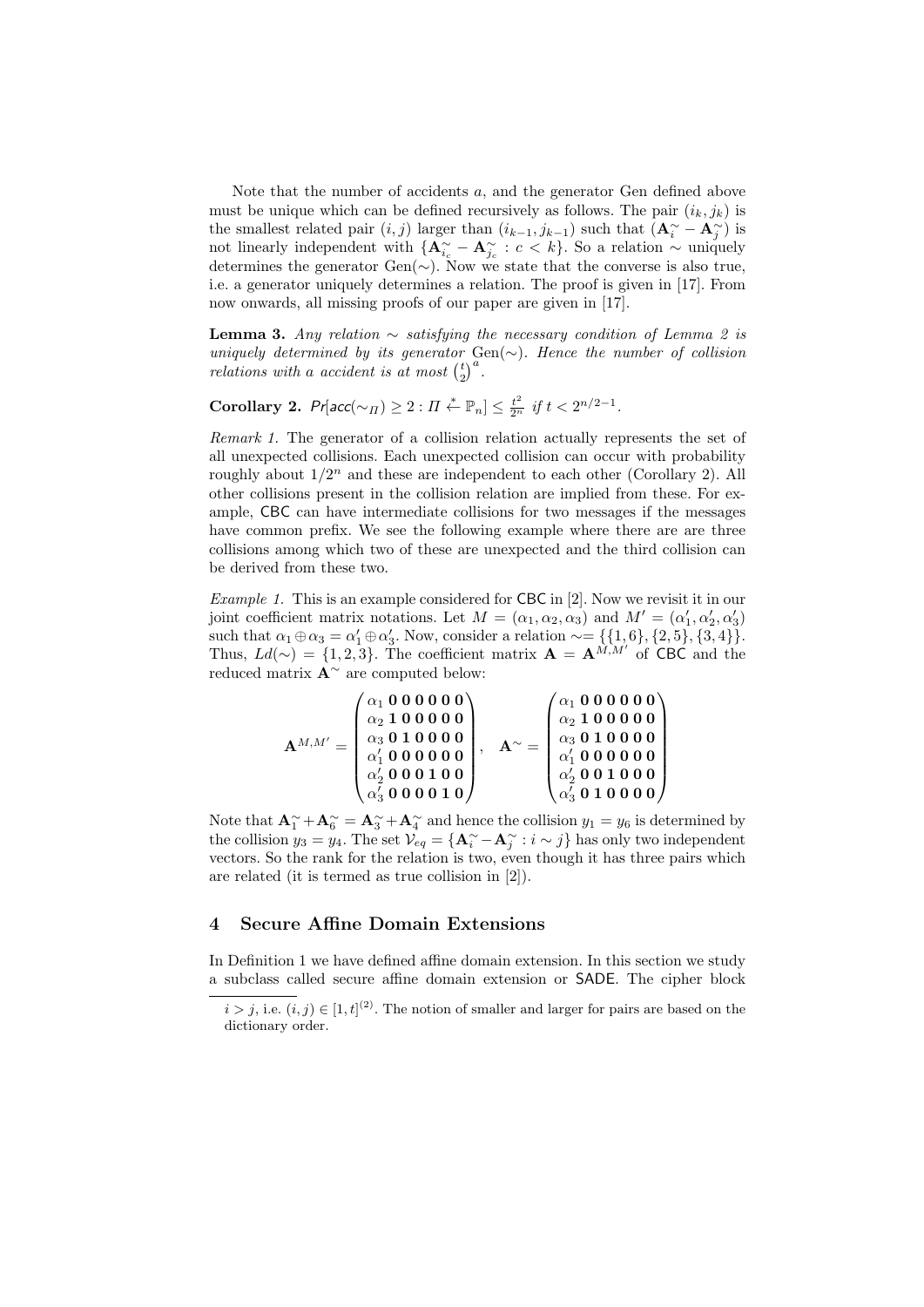chaining message authentication code or CBC-MAC [3, 22] is a very basic and old method to extend the domain of PRF. Later, many CBC-type domain extensions were proposed. For a message M, let  $M^* = M||10^d$  with the smallest nonnegative d so that  $n \mid |M^*|$  (*n* divides  $|M^*|$ ). If  $n \mid |M|$  then  $\delta = 0$ ,  $\overline{M} = M$ , otherwise  $\delta = 1$  and  $M = M^*$ . We represent  $\overline{M}$  and  $M^*$  by  $(\alpha_1, \ldots, \alpha_b) \in \mathbb{F}_{2^n}^b$ . The integer  $b := b(M) = \lfloor |M|/n \rfloor$  is called the *number of blocks* of M. The keyed blockcipher is denoted by  $\pi \in \mathbb{P}_n$ . We show some CBC-type domain extensions such as CBC-MAC, GCBC<sup>\*</sup>, OMAC, and others such as PMAC, DAG-based PRF are affine domain extensions. The definitions of these are based on some distinct non-0, non-1 constants  $c_i$ 's and  $c_\delta$  such that their differences are not 1. The original choices of constants can be found in their respective papers [6, 9, 19]. In the following, we define  $y(i) = \pi(x(i))$ .

$$
\mathbf{C}_1 = \begin{pmatrix} \alpha_1 & 0 & 0 & \dots & 0 & 0 \\ \alpha_2 & 1 & 0 & \dots & 0 & 0 \\ \alpha_3 & 0 & 1 & \dots & 0 & 0 \\ \vdots & \vdots & \vdots & & \vdots & \vdots \\ \alpha_b & 0 & 0 & \dots & 1 & 0 \end{pmatrix} \quad \mathbf{C}_2 = \begin{pmatrix} \alpha_1 & 0 & 0 & \dots & 0 & 0 \\ \alpha_2 & 1 & 0 & \dots & 0 & 0 \\ \alpha_3 & 0 & 1 & \dots & 0 & 0 \\ \vdots & \vdots & \vdots & & \vdots & \vdots \\ \alpha_b & 0 & 0 & \dots & c_\delta & 0 \end{pmatrix} \quad \mathbf{C}_3 = \begin{pmatrix} 0 & 0 & 0 & \dots & 0 & 0 \\ \alpha_1 & 0 & 0 & \dots & 0 & 0 \\ \alpha_2 & 0 & 1 & \dots & 0 & 0 \\ \vdots & \vdots & \vdots & & \vdots & \vdots \\ \alpha_{b+1} & c_\delta & 0 & \dots & 1 & 0 \end{pmatrix}
$$

Fig. 1.  $C_1$ ,  $C_2$  and  $C_3$  are the coefficient matrices of CBC, GCBC<sup>\*</sup>, and OMAC respectively for the message M.

CBC-MAC [3]: The CBC-MAC is CBC applied to the padded message. Let  $\ell(M) = b$  and the input function  $x(1) = \alpha_1$  and  $x(i) = \alpha_i + y(i-1), 2 \leq i \leq b$ . **GCBC**<sup>\*</sup> [19]: In case of GCBC<sup>\*</sup>, we consider the messages with  $b \ge 2$  and it is defined as  $(GCBC^*)^{\pi}(M) = \pi(\alpha_b + c_{\delta} \cdot CBC^{\pi}(\alpha_1, ..., \alpha_{b-1}))$  for some constants  $c_0$  and  $c_1$ . The input function is same as CBC-MAC except the final intermediate input  $x(b) = \alpha_b + c_\delta \cdot y(b-1)$ .

**OMAC** [9]: OMAC<sup> $\pi$ </sup>(*M*) =  $\pi(\alpha_b + c'_\delta \cdot \pi(\mathbf{0}) + \text{CBC}^{\pi}(\alpha_1, ..., \alpha_{b-1}))$  where CBC<sup> $\pi$ </sup>( $\lambda$ ) = **0**,  $\lambda$  is the empty string. Let  $\ell(M) = b + 1$  and the input function is

 $x(1) = 0$ ,  $x(i) = \alpha_{i-1} + y(i-1)$ ,  $2 \le i \le b+1$  and  $x(b+1) = \alpha_b + c_\delta \cdot y(1) + y(b)$ .

**PMAC** [6]: **PMAC**<sup> $\pi$ </sup>(*M*) =  $\pi$ ( $\alpha$ <sub>*b*</sub> +  $\sum_{i=1}^{b-1} \pi$ ( $\alpha$ <sub>*i*</sub> + *c*<sub>*i*</sub> ·  $\pi$ (**0**)) + *c<sub>δ</sub>* ·  $\pi$ (**0**)). So  $\ell$ (*M*) =  $b + 1$  and the input function  $x(1) = 0$ ,  $x(i) = \alpha_{i-1} + c'_i \cdot y(1), 2 \le i < b$ , and  $x(b+1) = \alpha_b + c_{\delta} \cdot y(1) + \sum_{i=2}^{b} y(i).$ 

**DAG-based PRF**  $[11, 20]$ : In  $[11, 20]$  a domain extension over a message space  $\mathcal{M} = \mathbb{F}_{2^n}^{\ell}$  is proposed for every non-singular labeled DAG  $G = ([1, \ell], \mathcal{E}, c)$  where  $\mathcal E$  is the set of arcs and  $c : \mathcal E \to \mathbb F_{2^n}$  corresponds to the label. In [11], a more general domain extension is defined for arbitrary messages by considering a family of DAGs where each DAG corresponds to the domain extension with fixed length messages after padding. The general definition includes CBC-MAC for arbitrary message space, the version of GCBC considered in our paper. In [20], a much bigger class is considered which can include PMAC and OMAC. All these constructions are affine domain extensions. Here we show it for the construction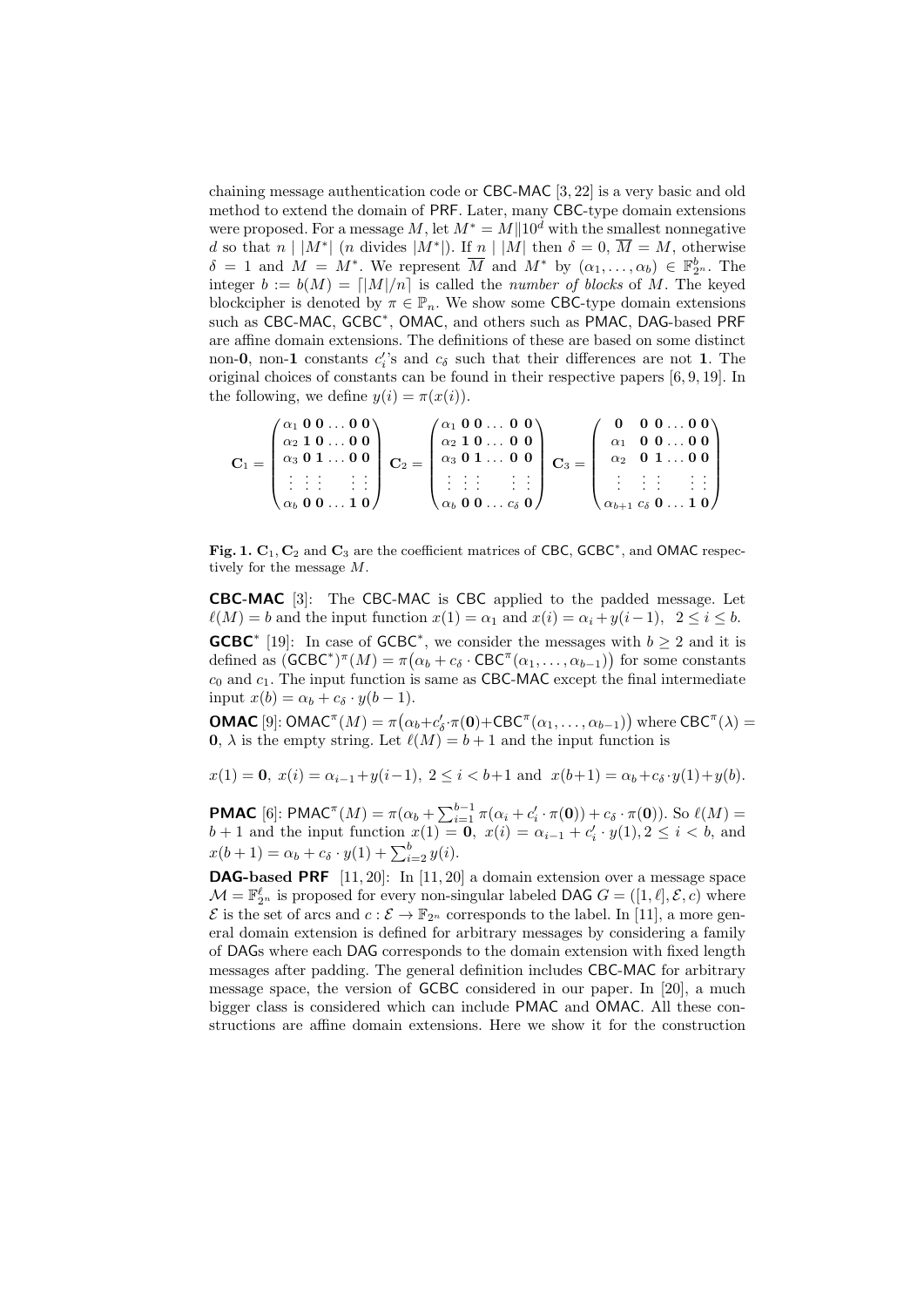based on a labeled DAG with message space  $\mathcal{M} = \mathbb{F}_{2^n}^{\ell}$  and leave readers to verify for other cases.

**Definition 4.** A DAG G with  $\ell$  nodes  $[1, \ell]$  and a color function  $c : \mathcal{E} \to \mathbb{F}_{2^n}$ is called non-singular  $\left(11\right)$  if there exists exactly one source node (in-degree is zero), one sink node  $\ell$  (out-degree is zero) and for any two nodes v and v' with same set of incident nodes U (i.e.  $U = \{u : u \to v\} = \{u : u \to v'\}$ ), there exists  $u \in U$  such that  $c(u, v) \neq c(u, v')$ .

The nodes are numbered in such a way that  $u \to v$  implies  $u < v$ . This is possible since G has no cycle. Given a message  $M = (\alpha_1, \dots, \alpha_\ell) \in \mathbb{F}_2^\ell$ , let  $\ell = \ell(M) = \ell$  and  $\text{DAG}_G(M) = y(\ell)$  where the input and output functions are

$$
x(v) = \alpha_v + \sum_{v' \to v} c(v', v) \cdot y(v'), \ y(v) = \pi(x(v)), 1 \le v \le \ell.
$$

Hence any DAG-based domain extension is ADE. The  $(i, j)$ <sup>th</sup> entry of the coefficient matrix is  $a_{i,j} = c(i,j)$  if  $i \to j$ , otherwise  $a_{i,j} = 0$ . The  $(i,0)$ <sup>th</sup> entry is the the *i*<sup>th</sup> message block  $\alpha_i$ . It is easy to verify the following result.

**Lemma 4.** If a DAG  $G$  is non-singular then for any message all rows of the coefficient matrix are distinct. If  $M \neq M'$  then  $\mathbf{A}_{\ell}^M \neq \mathbf{A}_{i}^{M'}$ ,  $1 \leq i \leq \ell$ .

EMAC [22], XCBC [5], TMAC [12] (as these domain extensions require either auxiliary keys or more than one permutation) and XOR-MAC [1] (the output is sum of all previous intermediate outputs instead of the last intermediate output) are some examples of non-ADE PRFs. Now we characterize a class of PRF secure affine domain extension called secure affine domain extensions.

Definition 5 (Secure Affine Domain Extension or SADE). An ADE  $D$  is called SADE if for any  $(i, M) \neq (\ell(M'), M')$ ,  $\exists \pi \in \mathbb{P}_n$  such that  $y^{\pi}(i) \neq \mathcal{D}^{\pi}(M')$ ,  $1 \leq i \leq \ell$  where  $y^{\pi}$  is the intermediate output function associated with  $\pi$  for the message M.

Informally speaking, an ADE  $D$  is non-secure (not necessarily insecure) if  $\mathcal{D}^{\pi}(M')$ always collide with a specific intermediate output of  $\pi$  while computing  $\mathcal{D}^{\pi}(M)$ for some messages  $M$  and  $M'$ . We call this type of collision "forced collision" (later we see that it is related to a special collision relation called forced collision relation). By knowing the value of  $\mathcal{D}^{\pi}(M')$  of a non-secure ADE (even for secretly chosen permutation  $\pi$ ), a specific positioned intermediate output of  $\mathcal{D}^{\pi}(M)$  is leaked. This may be an undesired property which could lead a distinguishing attack. For example, we have the following attacks:

CBC-MAC on  $\{0,1\}^*$  is not SADE and it has length extension attack due to forced collision. If we modify the definition of **OMAC** by choosing  $c_0 = 1$  then  $\mathcal{D}(\mathbf{0}||\mathbf{0}) = \pi(\mathbf{0}) = y^{\pi,M}(1), \forall \pi$  and a message M (if we set  $x^{\pi,M}(1) = \mathbf{0}$ ). So it is not a SADE and one can show a distinguishing attack exploiting this observation (e.g.,  $\mathcal{D}(\mathbf{0}||\mathbf{0}) = C \Rightarrow \mathcal{D}(C) = C$  with probability one). It also explains why we should choose non-1 constants for OMAC.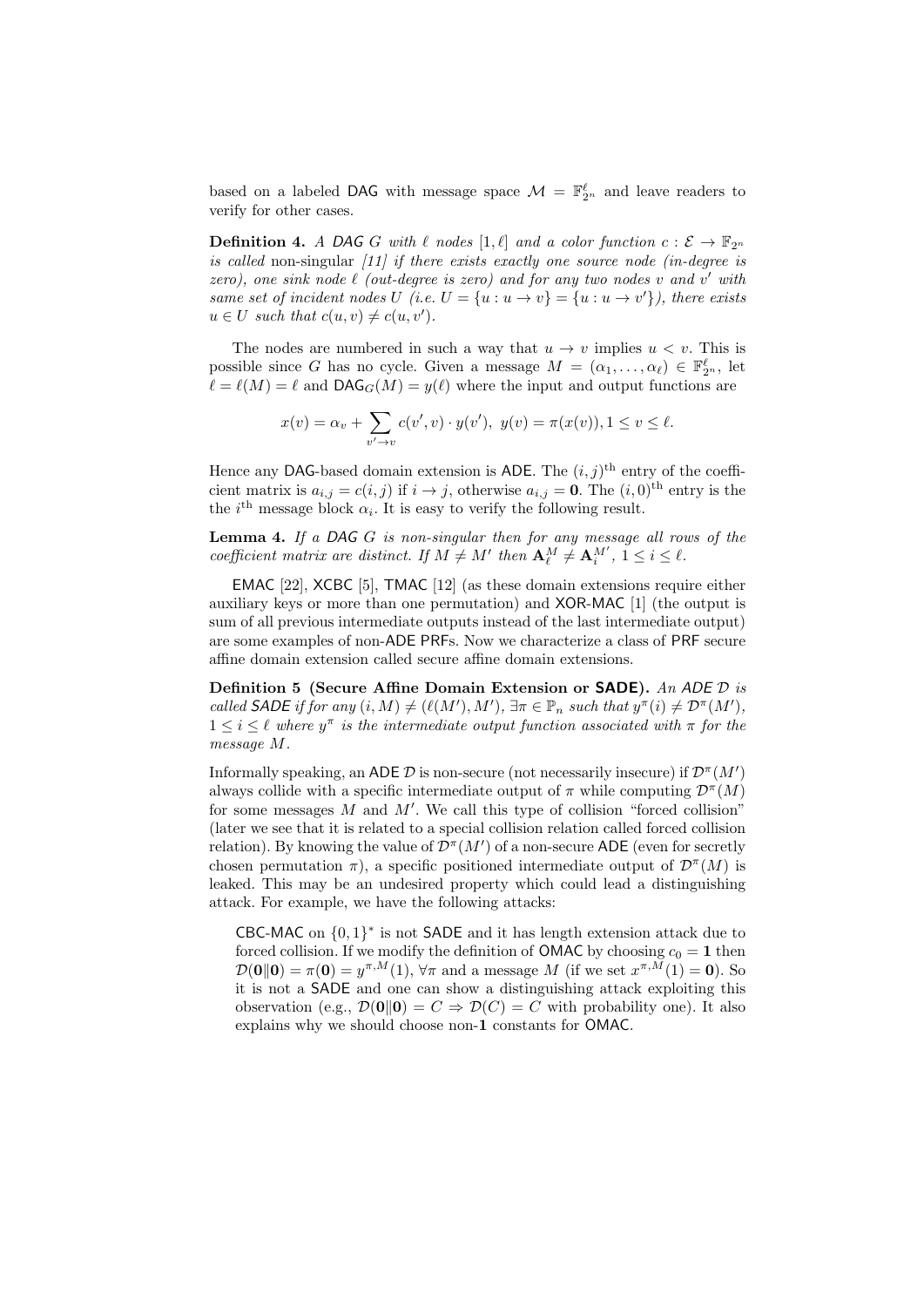Even though we know some attacks on non-secure ADE, we do not know yet how to make a generic attack on all non-secure constructions. All affine domain extensions avoiding this undesired forced collisions is SADE.

#### 4.1 Examples of SADE

Now we show that all members of  $C$  are SADEs.

**Theorem 2.** Member of  $C$  and (modified) non-singular DAG-based domain extensions are SADE.

Before we prove it we first introduce a special collision relation called forced relation. An equivalence relation  $\sim^*$  is called forced relation if  $\mathcal{V}_{eq} = \{0^t\}$ (i.e.  $\mathbf{A}_{i}^{\sim} = \mathbf{A}_{j}^{\sim}$  if and only if  $i \sim j$ ) and  $\mathcal{V}_{neg}^{*}$  does not contain the zero vector. So a forced relation clearly satisfies the necessary condition of collision relation and  $\#\mathbb{P}_n[\sim^*] > 0$  provided  $t(t-1) < 2^n$  (see Lemma 2). So for any  $i \not\sim^* j$ there exists a permutation  $\pi$  such that  $y^{\pi}(i) \neq y^{\pi}(j)$ . Since rank $(\mathcal{V}_{eq}) = 0$ , there can exist at most one such collision relation (due to Lemma 3). The forced relation is a sub-relation of all collision relations. In other words, if  $i \sim^* j$  then  $y^{\pi}(i) = y^{\pi}(j)$  for all permutation  $\pi$  (converse may not be true). This can be shown as  $\mathbf{A}^{\sim}_i = \mathbf{A}^{\sim}_j$  for all  $i \sim^* j$  where  $\sim = \sim^{\pi}$ . Let M be a message space such that  $\max_{M \in \mathcal{M}} \ell(M) < 2^{n/2-1}$ . Then for any pair of messages the joint coefficient matrix has at most t rows such that  $t(t-1) < 2^n$ .

Lemma 5 (Equivalence characterization of **SADE**). An affine domain extension is SADE if and only if for any tuple of two distinct messages  $M =$  $(M, M')$ , the forced collision relation ∼<sup>∗</sup> is *I*-isolated (i.e. i  $\gamma^*$  j, for all j  $\neq i$ ,  $i \in I = \{t_1 := \ell, t_2 := \ell + \ell'\}.$ 

Proof of Theorem 2. Lemma 4 shows that non-singular DAG-based constructions are SADE. We prove the result for CBC-MAC with prefix-free message space. The similar argument will work for other members of C. Let  $M = (\alpha_1, \ldots, \alpha_\ell)$ and  $M' = (\alpha'_1, \ldots, \alpha'_{\ell'})$  be two prefix-free messages, i.e. one is not prefix to other. Suppose  $s \geq 0$  with  $\alpha_1 = \alpha'_1, \dots, \alpha_s = \alpha'_s, \alpha_{s+1} \neq \alpha'_{s+1}$ . Then  $s < \min\{\ell, \ell'\}$  and it is called length of common prefix. Now define a collision relation ∼ such that  $1 \sim \ell + 1, \ldots, s \sim s + \ell$  and all other unequal values are unrelated (clearly,  $i \sim i$ ) for all i since it is an equivalence relation). Now let  $\mathbf{A} = \mathbf{A}^{(M,M')}$  then it is easy to see that  $\mathbf{A}_{i}^{\sim} = \mathbf{A}_{j}^{\sim}$  if and only if  $i \sim j$ . Hence it must be the trivial collision relation. Thus, CBC is SADE for any prefix-free message space. However, if we choose two messages such that one is prefix to other then clearly trivial collision relation says that CBC is not a secure affine domain extension.  $\square$ 

# 5 A Unified PRF Security Analysis for all Secure Affine Domain Extensions

Let  $(M_1, \ldots, M_q)$  be any fixed  $(q, t)$ -messages with  $\ell_i = \ell(M_i)$  and  $t_i = \sum_{j=1}^i \ell_j$ . The final and intermediate index sets are  $I = \{t_1, \ldots, t_q := t\}$  and  $[1, t] \setminus I$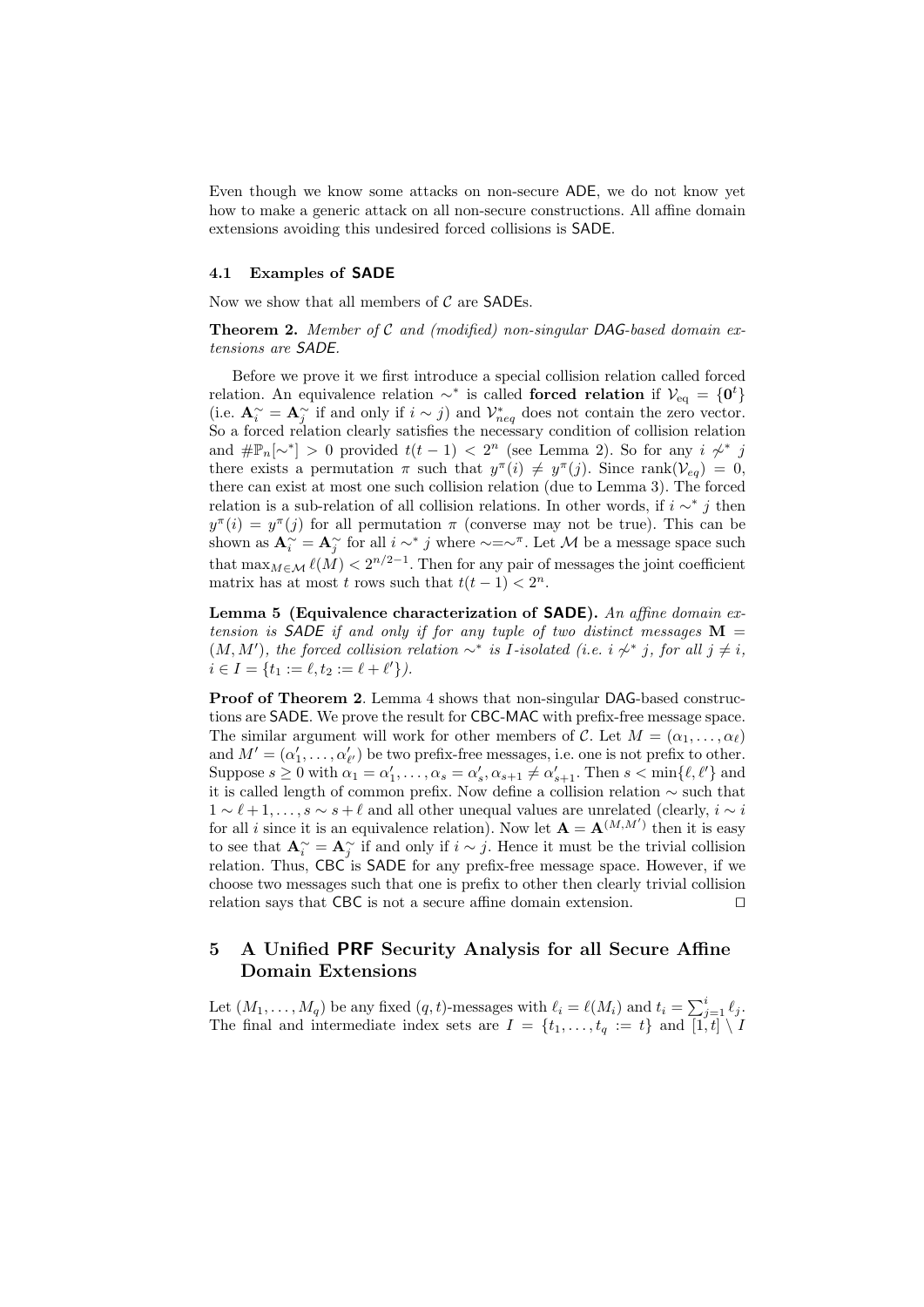respectively. To any permutation  $\pi$ , we associate the intermediate input and output function  $x^{\pi} : [1, t] \to \mathbb{F}_{2^n}$  and  $y^{\pi} : [1, t] \to \mathbb{F}_{2^n}$  respectively. We also associate a collision relation  $\sim^{\pi}$  characterizing all collisions on  $x^{\pi}(i)$  values. Now we compute probability of collision between an intermediate input and a final input of  $\Pi$  during the computations of  $\mathcal{D}^{H}(M_1), \ldots, \mathcal{D}^{H}(M_q)$ . More precisely,

$$
\epsilon(M_1,\ldots,M_q) := \Pr[x^{\Pi}(i) = x^{\Pi}(j), \text{ for some } i \in I \text{ and } j \neq i].
$$

It is easy to see that  $\epsilon(M_1,\ldots,M_q) \leq \sum_{i \leq i'} \epsilon(M_i,M_{i'})$  (by using the union bound). The probability that  $\sim$ <sup>*II*</sup> has rank two or more corresponding to messages  $(M_i, M_{i'})$  is less than  $\frac{(\ell_i + \ell_{i'})^4}{2^{2n}}$  $\frac{+e_{i'}-e_{i'}-e_{i'}-e_{i'}}{2^{2n}}$  (see Corollary2). Since  $\mathcal{D}$  is SADE, the forced collision relation does not contribute to the probability  $\epsilon(M_i, M_{i'})$ . So only accident one collision remains to be considered. Let  $N(M_i, M_{i'})$  denote the number of accident one collision relations associated with messages  $M_i, M_{i'}$  such that the a final index is related with other index (i.e. either  $t_i \sim j$  or  $t_{i'} \sim j'$ for some  $j \neq t_i$  and  $j' \neq t_{i'}$ ). For any such collision relation ∼ we know that  $Pr[\sim] \leq \frac{1}{2^n - \ell_i - \ell_{i'} + 1} \leq \frac{1}{2^n - 2\ell}$  (see Corollary 1) where  $\ell = \max_i \ell_i$ . Hence

$$
\epsilon(M_1, \dots, M_q) \le \sum_{1 \le i < i' \le q} \left( \frac{N(M_i, M_{i'})}{2^n - 2\ell} + \frac{(\ell_i + \ell_{i'})^4}{2^{2n}} \right)
$$
\n
$$
\le \frac{N(M_1, \dots, M_q) + 2\ell + 8\ell^3 t q/2^n}{2^n}
$$

where  $N(M_1, \ldots, M_q) := \sum_{1 \leq i < i' \leq q} N(M_i, M_{i'})$ . So if  $N(M_i, M_{i'}) \leq c(\ell_i + \ell_{i'})$ for some constant c then  $N(\bar{M}_1, \ldots, M_q) \le ct(q-1)$ . Let  $N(t,q) = \max N(M_1, \ldots, M_q)$  $..., M_q$ ) where the maximum is taken over all  $(q, t)$ -messages. We summarize the above discussion in the following lemma.

**Lemma 6.**  $\epsilon(M_1,\ldots,M_q) := Pr[x^{\pi}(i) = x^{\pi}(j), \text{ for some } i \in I \text{ and } j \neq i] \leq$  $\frac{N(t,q)+2\ell+8\ell^3tq/2^n}{2^n}$ . Moreover, if  $N(M, M') \leq c(\ell + \ell')$  for some constant c and all messages  $M \neq M'$  with  $\ell = \ell(M)$  and  $\ell(M') = \ell'$  then  $\epsilon(M_1, \ldots, M_q) \leq$  $\frac{ct(q-1)+2\ell+8\ell^3tq/2^n}{2^n}.$ 

**Definition 6.** For a fixed block-wise distinct q-tuple  $\mathbf{w} = (w_1, \ldots, w_q)$ , a permutation  $\pi$  is said to be w-regular if

type-1:  $R(y^{\pi}|\overline{f})$  (the set of all  $\pi$ -outputs on  $\overline{I}$ , see Section 2) and  $W =$  ${w_1, \ldots, w_q}$  are disjoint (i.e. all intermediate outputs associated with the permutation  $\pi$  are different from  $w_i$ 's) and

type-2:  $x^{\pi}(i) \neq x^{\pi}(j)$ , for all  $i \in I$  and  $j \neq i$ , i.e.  $\sim^{\pi}$  is *I*-isolated.

The above Lemma 6 gives probability of type-2 permutations. A random permutation does not satisfy type-1 property if an intermediate output is from the q-set  $W$ . Intuitively, the probability that an intermediate output is from  $W$ for first time (in terms of index) has probability less than  $\frac{q}{2^{n}-t}$ . Since there are t such intermediate outputs we have the following result.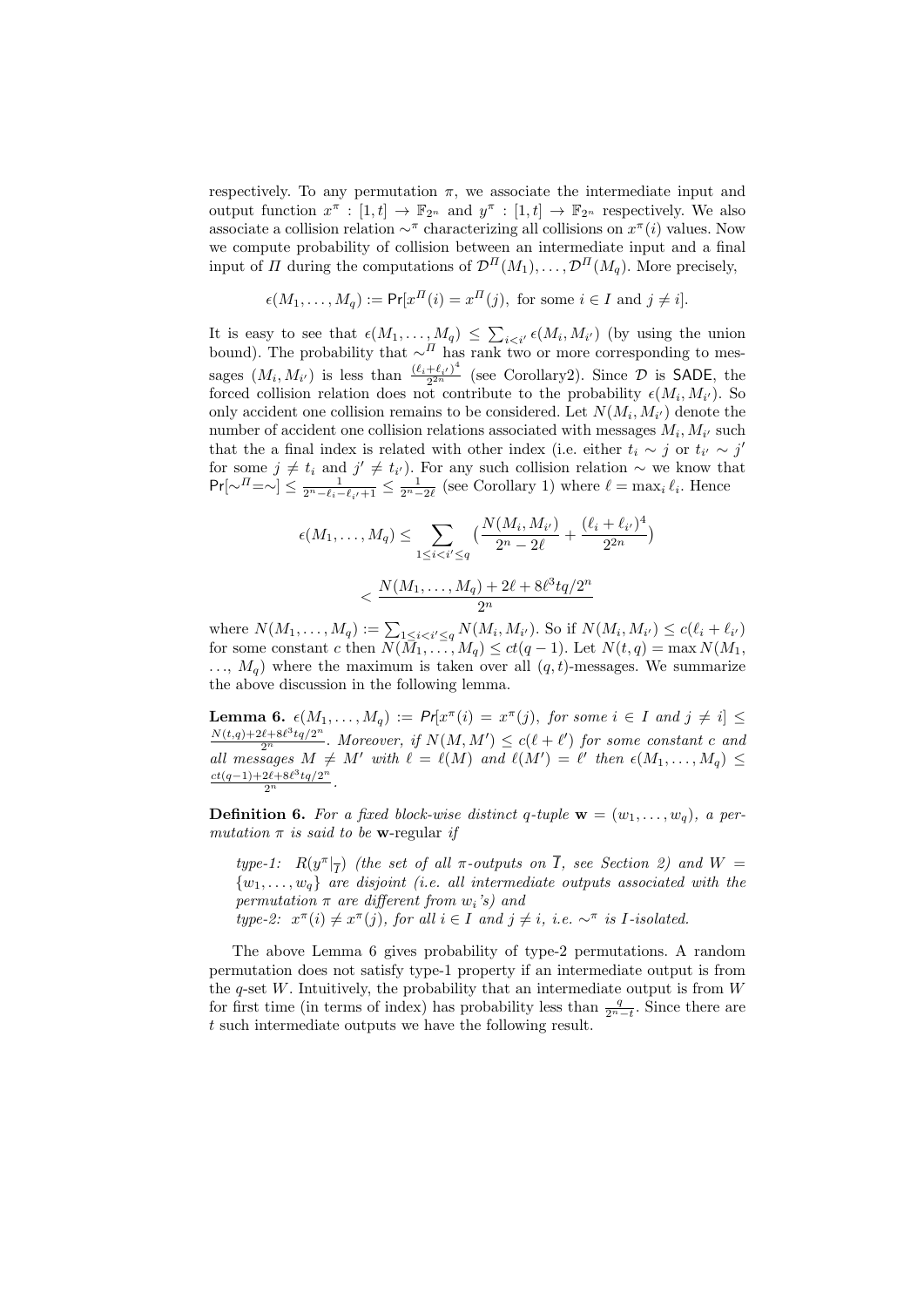**Lemma 7.**  $Pr_{\Pi \stackrel{*}{\leftarrow} \mathbb{P}_n} [y^{\Pi}(i) = w_j, \text{ for some } i \in \overline{I} \text{ and } j] \leq \frac{qt}{2^n-t} \leq \frac{qt+t}{2^n}.$ 

Now we explain why we have defined w-regular permutations. Conditioning on the set of all **w**-regular permutations, the probability that  $q$  final outputs of the domain extensions for the messages  $M_1, \ldots, M_q$  are  $w_1, \ldots, w_q$ , is at least  $\frac{1}{\mathbf{P}(2^{n}-1,q)}$ . So the conditional decorrelation probability is roughly  $2^{-nq}$ . We can visualize this due to the following reason: Given that  $\Pi$  is w-regular, all final intermediate inputs are fresh as they are different from all other intermediate inputs of  $\Pi$ . Moreover,  $w_j$ 's do not appear in non-final intermediate outputs. Hence the  $\Pi$ -outputs of the final intermediate outputs (which are the output of the domain extensions) can be chosen at random so that they are distinct and different from the intermediate outputs, in particular  $w_1, \ldots, w_q$ .

**Lemma 8.**  $Pr_{\Pi \stackrel{*}{\leftarrow} \mathbb{P}_n}[y^{\Pi}(t_i) = w_i, 1 \leq i \leq q | \Pi \text{ is } \mathbf{w}\text{-}regular] \geq \frac{1}{\mathbf{P}(2^n-1,q)}$ 

Armed with these lemmas and decorrelation theorem (Theorem 1) we can prove our main result of this section.

**Theorem 3.** For any SADE D,  $\mathbf{Adv}_{\mathcal{D}}^{\text{prf}}(q, t, \ell) \leq \frac{3qt + N(t, q)}{2^n}$  if  $\ell < 2^{n/3 - 1}$ .

**Proof.**  $\mu_{\mathbf{M}, \mathbf{w}} := \mathsf{Pr}_{\Pi \stackrel{*}{\leftarrow} \mathbb{P}_n} [y^{\Pi}(t_i) = w_i, 1 \leq i \leq q] \geq \frac{\mathsf{Pr}[\Pi \text{ is } \mathbf{w}\text{-regular}]}{\mathbf{P}(2^n-1,q)}$ . Note that if  $\ell < 2^{n/3-1}$  then  $\frac{8\ell^3tq}{2^n} \leq tq$  and hence  $Pr[II]$  is  $\mathbf{w}$ -regular $] \geq 1-\frac{2tq+t+2\ell+N(t,q)}{2^n}$ . Clearly,  $t + 2\ell < tq$  and so  $\mu_{\mathbf{M},\mathbf{w}} \geq \frac{1-\frac{3qt+N(t,q)}{2^nq}}{2n^q}$ . The result follows from the decorrelation theorem.

**Corollary 3.** If  $N(M, M') \leq c \times (\ell(M) + \ell(M'))$  for all messages  $M \neq M'$  and some fixed constant c, then  $\mathbf{Adv}_{\mathcal{D}}^{\text{prf}}(q, t, \ell) \leq \frac{(3+c)tq}{2^n}$  if  $\ell < 2^{n/3-1}$ .

**Theorem 4.** For any **SADE**  $\mathcal{D}$ , we have  $\mathbf{Adv}_{\mathcal{D}}^{\text{prf}}(q, t, \ell) \leq \frac{t^2}{2^{n-2}}$ .

Proof. The result is immediate from Theorem 3 and Lemma 3 if we have the restriction on  $\ell$  as needed in Theorem 3. To prove the unconditional bound we note that  $\mu_{\mathbf{M},\mathbf{w}} \geq \frac{\Pr[\Pi \text{ is } \mathbf{w}\text{-regular}]}{\Pr(\mathbb{P}^{n-1},q)} \geq \frac{1-(qt+t)/2^n - t(t-1)/2^n}{2^{nq}}$  since  $\Pr_{\Pi \stackrel{\ast}{\leftarrow} \mathbb{P}_n}[x^{\Pi}(t_i) \neq$  $x^{\Pi}(j)$  for all  $j \neq i$  ≥  $Pr[\sim^{\Pi}=\sim^*] \ge (1-t(t-1)/2^n)$  (Lemma 2) where  $\sim^*$  is the forced collision relation. The result follows by using decorrelation theorem.  $\square$ 

### 6 Improved Security Bounds for Members of  $C$

We provide a sketch (the detail can be found in the full version of the paper [17]) of improved security analysis of members of  $C$ . We use the following lemmas proved in [2] (Lemma 12 and Lemma 17 of [2]) and Corollary 3 to provide improved PRF bounds.

**Lemma 12 of [2].** For the CBC-MAC and any  $M \neq M'$ , the number of collision relations of accident one associated with messages  $M$  and  $M'$  such that CBC-MAC(M) = CBC-MAC(M') is at most  $d'(|\ell(M) - \ell(M')|)$  where  $d'(m) =$  $\max_{m' < m} d(m)$  and  $d(m)$  denotes the number of divisors of m.

**Lemma 17 of [2]**. For any two prefix-free messages  $M \neq M'$ ,  $N(M, M') \leq$  $8(\ell(M) + \ell(M'))$  for CBC-MAC.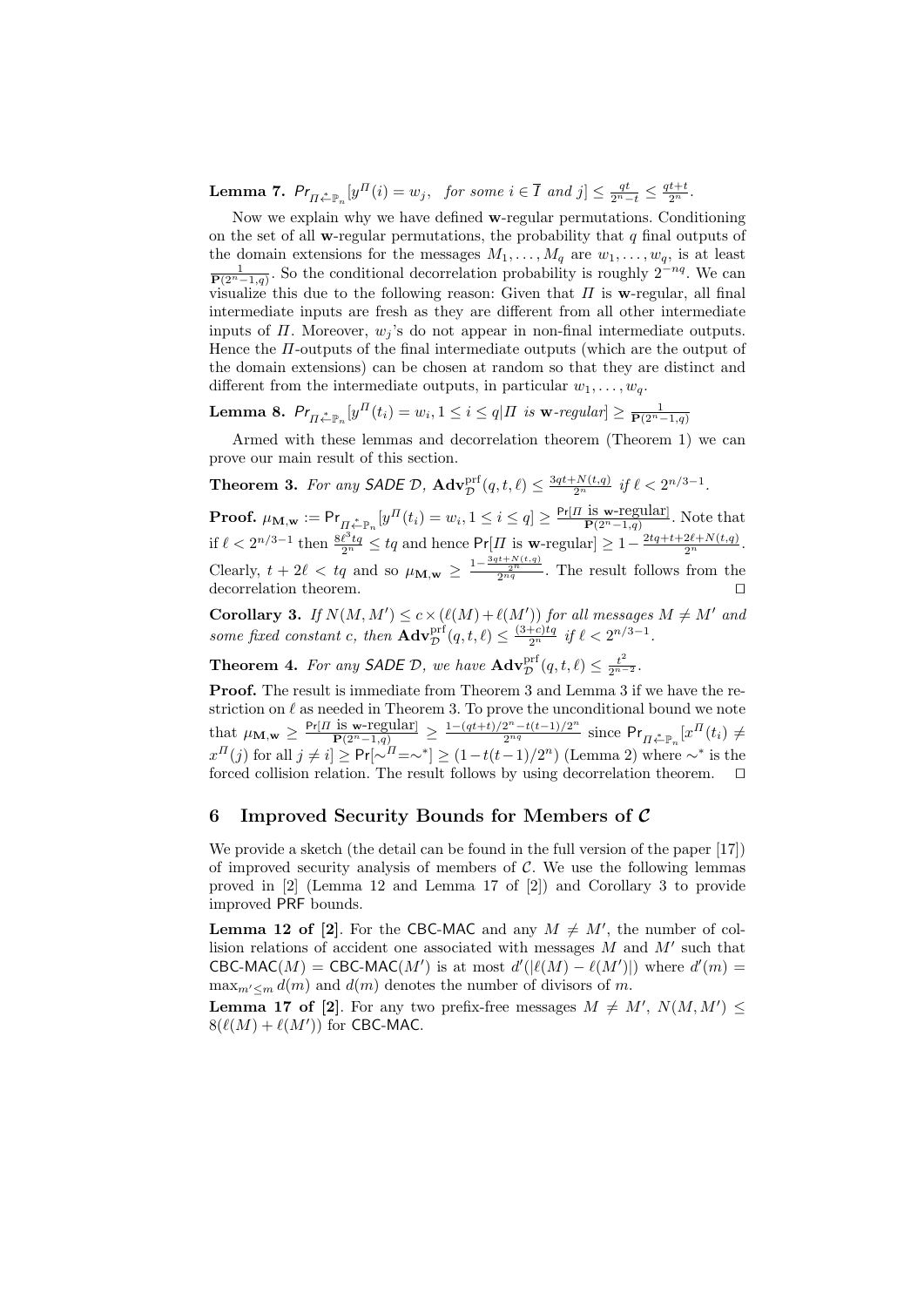#### Improved Security Bound for CBC:

By applying Lemma 17 of [2] we have  $N(t, q) \leq 4t(q - 1)$ . Hence the CBC-MAC for prefix-free message space has the following PRF advantage:

$$
\mathbf{Adv}_{\mathsf{CBC}}^{\text{prf}}(q, t, \ell) \le \frac{11tq}{2^n} \text{ if } \ell \le 2^{n/3 - 1}.
$$

# Improved Security Bound for GCBC<sup>\*</sup>:

If  $(i, j)$  is a basis of a collision relation ∼ with one accident where both  $i, j \notin \mathbb{Z}$  $\{1, \ell, \ell+1, t := \ell+\ell'\}$  then the basis vector  $\mathbf{A}^{\sim}_i - \mathbf{A}^{\sim}_j = c \cdot \mathbf{e}_0 + \mathbf{e}_{i-1} + \mathbf{e}_{j-1}$ for some constant c has only two non-zero entries which are 1 with the column index 1 or more (ignoring the zeroth column).

**Case-A** :  $\delta_M \neq \delta_{M'}$ : In this case one can show easily that  $\sim$  is *I*-isolated. If not  $t \sim k$  for some  $k \neq t$  then  $\mathbf{A}_k^{\sim} - \mathbf{A}_t^{\sim}$  can not be multiple of  $c \cdot \mathbf{e}_0 + \mathbf{e}_{i-1} + \mathbf{e}_{j-1}$ . **Case-B** :  $\delta_M = \delta_{M'}$  and  $x_\ell \neq x_{\ell'}$ : ∼ is *I*-isolated unless  $\ell \sim t$ . This implies either  $\ell - 1$  or  $t - 1$  is related to  $i$  ( $\lt j$  say). Let  $\ell - 1 \sim i - 1$ . Now  ${\bf A}_{i-1}^{\sim} - {\bf A}_{\ell-1}^{\sim}$ is multiple of  $c \cdot \mathbf{e}_0 + \mathbf{e}_{i-1} + \mathbf{e}_{j-1}$ . This is possible only if  $\mathbf{A}_{i-1}^{\sim} = \mathbf{A}_{i-1}^{\sim}$  and hence  $i - 2 \sim \ell - 2$  and so on. So we get  $1 \sim \ell - i + 1$  which can not be true as  $\mathbf{A}_{1}^{\sim} - \mathbf{A}_{\ell-i+1}^{\sim}$  can not be multiple of  $c \cdot \mathbf{e}_{0} + \mathbf{e}_{i-1} + \mathbf{e}_{j-1}$ . Similarly one can prove that when  $i - 1 \sim t - 1$ .

**Case-C**:  $\delta_M = \delta_{M'}$  and  $x_\ell = x_{\ell'}$ : In this case we reduce to CBC case by dropping the last message block from both the messages.

So we can assume that one of the i, j from the set  $\{1, \ell, \ell + 1, t\}$  and hence  $N(M, M') \leq 8(\ell + \ell')$ . Hence

$$
\mathbf{Adv}_{\mathsf{GCBC}^*}^{\text{prf}}(q, t, \ell) \le \frac{11tq}{2^n} \text{ if } \ell \le 2^{n/3 - 1}.
$$

#### Security Bound for OMAC:

**Case-A** :  $\delta_M \neq \delta_{M'}$ : Suppose I is not isolated in a collision relation ~ of rank one and say  $t \sim i'$ . Let  $\{(i, j)\}\$ be the basis for  $\sim$  such that  $i, j \notin I$ . The first element in  $\mathbf{A}^{\sim}_{t} - \mathbf{A}^{\sim}_{i'}$  must be non-zero (either  $c_{\delta'} - c_{\delta}$  or  $c_{\delta'} - 1$  or  $c_{\delta'}$ ), whereas the first element of  $\mathbf{A}^{\sim}_{i} - \mathbf{A}^{\sim}_{j}$  is zero. Thus, the rank should be more than one. Hence, the only possible collision relation of rank one are relations with the basis  $(i, j)$  where  $j \in I$ . So, the number of such relations is at most  $2(\ell + \ell')$ .

**Case-B** :  $\delta_M = \delta_{M'}$ : Suppose we have  $t \sim i'$  where  $i' \notin I$  then by a similar reason, the basis should contain the pair whose one element is from I. So there are at most  $2(\ell + \ell')$  many such relations. Now we consider the case when  $\ell \sim t$ . This implies that  $CBC(\overline{M}) = CBC(\overline{M}')$  and accident is still one for CBC. Since  $\delta_M = \delta_{M'}$ ,  $\overline{M} \neq \overline{M}'$ . Now by using Lemma 12 of [2], we know that there are at most  $d(|\ell - \ell'|)$  such relations with one accident.

Combining the above two cases, the total number of collision relations with one accident is at most  $3(\ell + \ell')$  and hence  $N(M, N') \leq 6(\ell + \ell')$ . Thus, we have PRF-insecurity bound for OMAC as

$$
\mathbf{Adv}_{\mathsf{OMAC}}^{\text{prf}} \le \frac{9qt}{2^n} \text{ if } \ell \le 2^{n/3-1}.
$$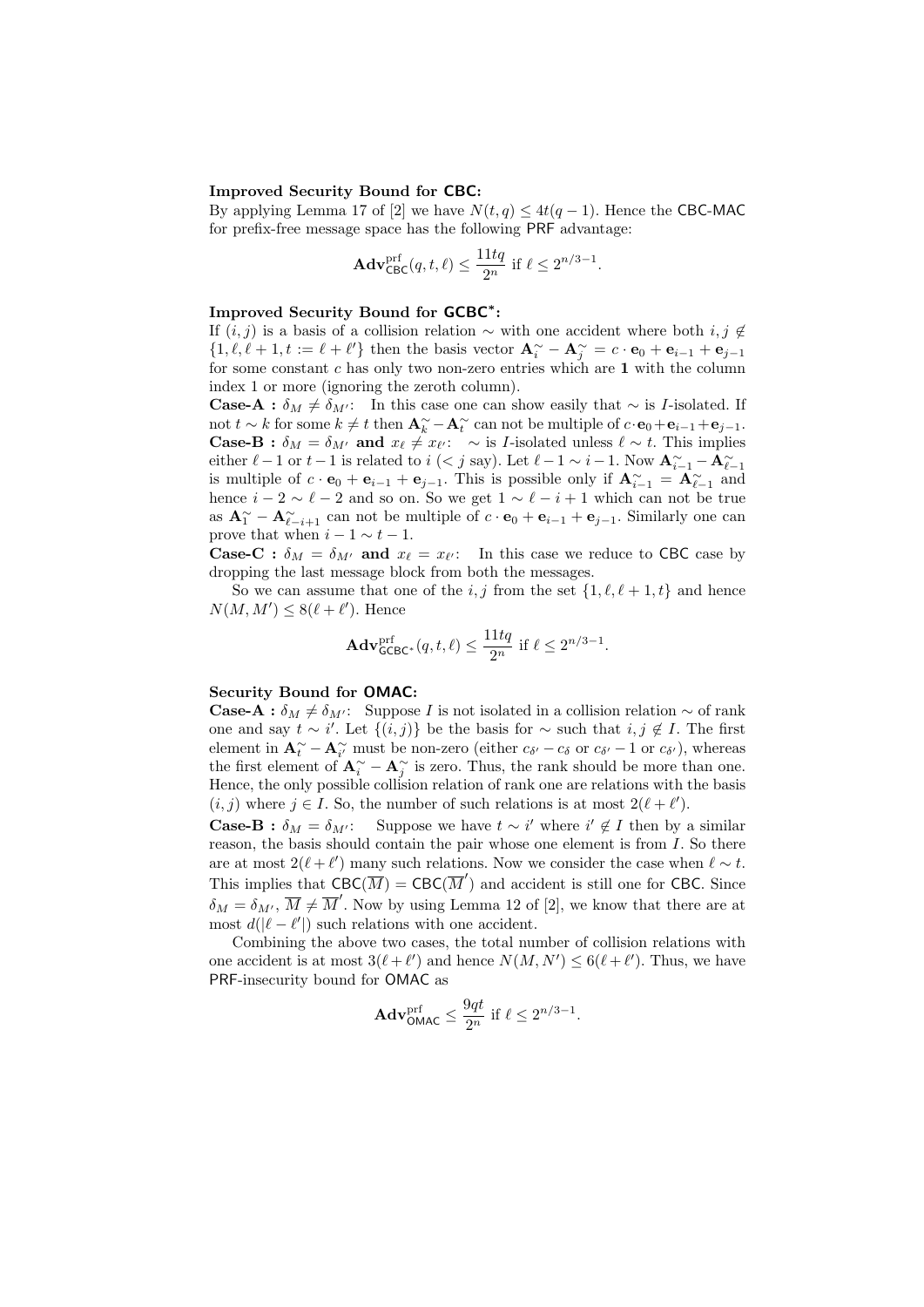Security Bound for PMAC: It is easy to see that basis of an accident one collision relation must contain a final index since the first column entry of row  $\ell$ or t is  $c_{\delta}$  which is different from those of all other rows. So  $N(M, M') \leq 2(\ell + \ell')$ .

$$
\mathbf{Adv}_{\mathsf{PMAC}}^{\mathrm{prf}} \le \frac{5qt}{2^n} \text{ if } \ell \le 2^{n/3-1}.
$$

**Theorem 5.** Each member of C has PRF advantage  $O(tq/2^n)$  if  $\ell < 2^{n/3-1}$ .

## 7 Conclusion and Future Work

We provide a unified framework for improving PRF advantages of many known blockcipher based domain extensions. We obtain improved bounds  $O(tq/2^n)$  for all members of  $\mathcal C$  and our general result can also help to obtain similar improved bound for any affine domain extension, once we know a better estimate of  $N(t, q)$ . We believe that  $N(t, q) = O(tq)$  for all secure affine domain extension and this would be an interesting research area to prove it. The other possible direction of research is to go further beyond  $O(tq/2^n)$ . To do so we need to find a completely new proof technique as our general bound or others proof idea for improved bounds can not do so.

Acknowledgement This work was supported in part by the National Science Foundation, Grant CNS-0937267. Author also wants to thank Ray Perlner, Liting Zhang and anonymous reviewers for their helpful comments.

## References

- 1. M. Bellare and R. Guérin and P. Rogaway. XOR MACs: New Methods for Message Authentication Using Finite Pseudorandom Functions, CRYPTO 1995, Volume 963, pp 15-28.
- 2. M. Bellare, K. Pietrzak and P. Rogaway. Improved Security Analysis for CBC MACs. Advances in Cryptology - CRYPTO 2005. Lecture Notes in Computer Science, Volume 3621, pp 527-545.
- 3. M. Bellare, J. Killan and P. Rogaway. The security of the cipher block chanining Message Authentication Code. Advances in Cryptology - CRYPTO 1994. Lecture Notes in Computer Science, Volume 839, pp 341-358.
- 4. D. J. Bernstein. A short proof of the unpredictability of cipher block chaining (2005). URL: http://cr.yp.to/papers.html#easycbc. ID 24120a1f8b92722b5e1 5fbb6a86521a0.
- 5. J. Black and P. Rogaway. CBC MACs for arbitrary length messages. Advances in Cryptology - CRYPTO 2000. Lecture Notes in Computer Science, Volume 1880, pp 197-215.
- 6. J. Black and P. Rogaway. A Block-Cipher Mode of Operations for Parallelizable Message Authentication. Advances in Cryptology - Eurocrypt 2002. Lecture Notes in Computer Science, Volume 2332, pp 384-397.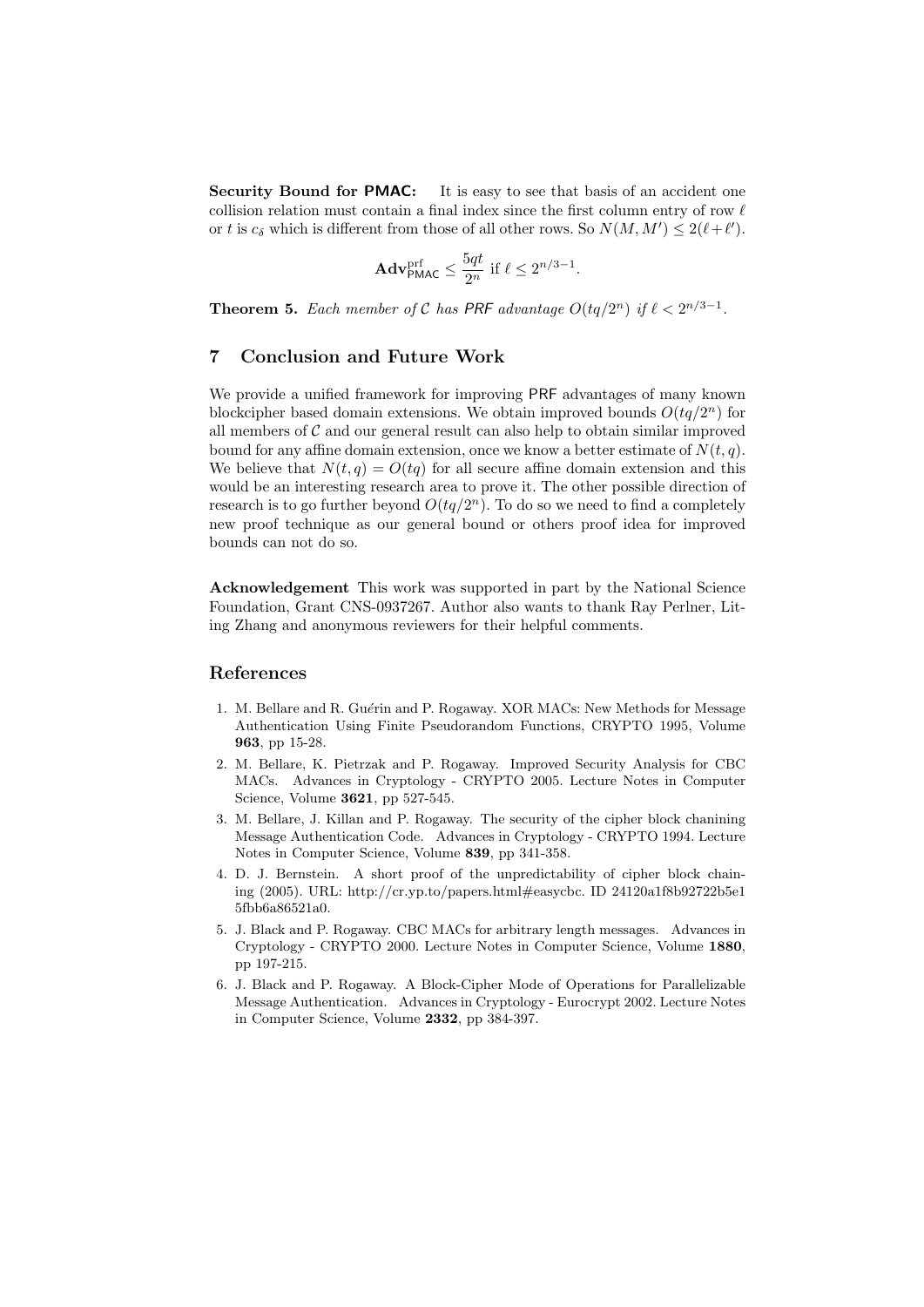- 7. I. B. Damgård. A Design Principle for Hash Functions. Advances in Cryptology - Crypto'89, Lecture Notes in Computer Sciences, vol 435, Springer-Verlag, pp. 416-427, 1989.
- 8. O. Goldreich, S. Goldwasser and S. Micali. How to construct random functions, JACM 1986, Volume 33-4, pp 792-807.
- 9. T. Iwata and K. Kurosawa. OMAC : One-Key CBC MAC. Fast Software Encryption, 10th International Workshop, FSE 2003. Lecture Notes in Computer Science, Volume 2887, pp 129-153.
- 10. T. Iwata and K. Kurosawa. Stronger Security Bounds for OMAC, TMAC, and XCBC. Progress in Cryptology - INDOCRYPT 2003. Lecture Notes in Computer Science, Volume 2904, pp 402-415.
- 11. C. S. Jutla. PRF Domain Extension using DAG. Theory of Cryptography: Third Theory of Cryptography Conference, TCC 2006. Lecture Notes in Computer Science, Volume 3876 pp 561-580.
- 12. K. Kurosawa and T. Iwata. TMAC : Two-Key CBC MAC. Topics in Cryptology - CT-RSA 2003: The Cryptographers' Track at the RSA Conference 2003. Lecture Notes in Computer Science, Volume 2612, pp 33-49.
- 13. M. Luby and C. Rackoff. How to construct pseudo-random permutations from pseudo-random functions, SIAM Journal on Computing archive Volume 17, Issue 2 (April 1988), pp 373 - 386, 1988.
- 14. K. Minematsu and T. Matsushima. Improved Security Bounds for PMAC, TMAC, and XCBC. Fast Software Encryption 2007, Lecture Notes in Computer Science, Volume 4593, pp 434 - 451, 2007.
- 15. M. Nandi and A. Mandal. Improved Security Analysis of PMAC. Journal of Mathematical Cryptology, July 2008, Volume 2, No. 2 : pp 149 - 162.
- 16. R. Merkle. One Way Hash Functions and DES. Advances in Cryptology Crypto'89, Lecture Notes in Computer Sciences, Vol. 435, Springer-Verlag, pp. 428 - 446, 1989.
- 17. M. Nandi. A Unified Method for Improving PRF Bounds for a Class of Blockcipher based MACs. Cryptology eprint archive 2009/014.
- 18. M. Nandi. Improved security analysis for OMAC as a pseudorandom function. Journal of Mathematical Cryptology. Volume 3, Issue 2, pp 133 - 148, 2009.
- 19. M. Nandi. Fast and Secure CBC-Type MAC Algorithms, FSE 2009, Lecture Notes in Computer Science, Volume 5665, pp 375 - 393.
- 20. M. Nandi. A Simple and Unified Method of Proving Indistinguishability. Progress in Cryptology - INDOCRYPT 2006. Lecture Notes in Computer Science, Volume 4329, pp 317 - 334.
- 21. J. Patarin. Etude des Générateurs de Permutations Basés sur le Schéma du D.E.S., Phd Thèsis de Doctorat de l'Université de Paris 6, 1991.
- 22. E. Petrank and C. Rackoff. CBC MAC for real-time data sources. Journal of Cryptology, vol. 13, no. 3, pp. 315 - 338, 2000.
- 23. Krzysztof Pietrzak. A Tight Bound for EMAC. ICALP (2), 2006, pp 168 179.
- 24. P. Sarkar. Pseudo-Random Functions and Parallelizable Modes of Operations of a Block Cipher, Available in http://eprint.iacr.org/2009/217
- 25. S. Vaudenay. Decorrelation over infinite domains: the encrypted CBC-MAC case. Communications in Information and Systems (CIS), Volume 1, pp. 75 - 85, 2001.
- 26. S. Vaudenay. Decorrelation: A Theory for Block Cipher Security, J. Cryptology, Volume 16, no 4, 2003, pp 249 - 286.